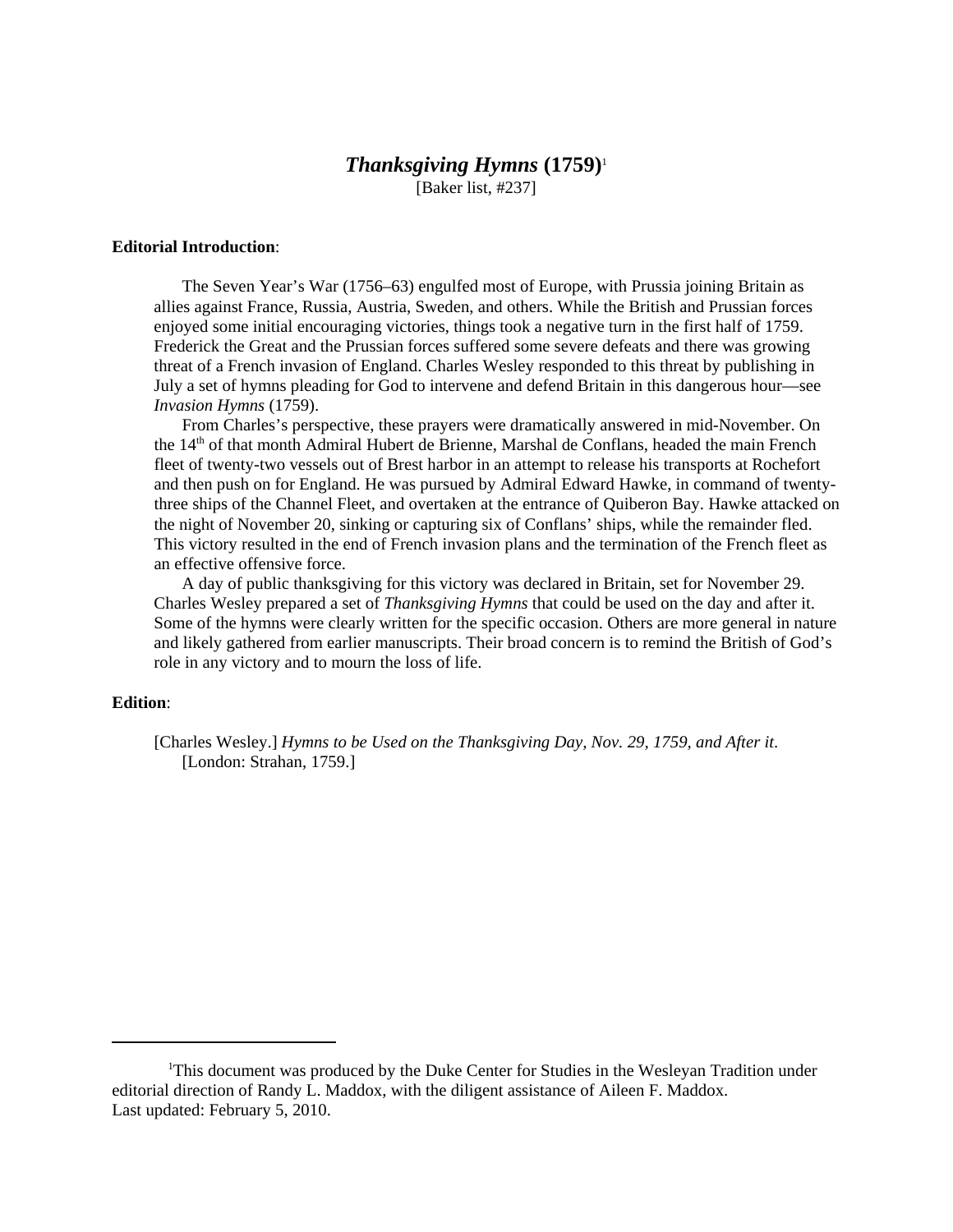# **Table of Contents**

| Hymn I                                 | $13 - 14$ |
|----------------------------------------|-----------|
| Hymn II                                | $14 - 15$ |
| Hymn III                               | $16 - 17$ |
| Hymn IV                                | 17        |
| Hymn V                                 | $18 - 19$ |
| Hymn VI                                | $19 - 20$ |
| Hymn VII                               | $20 - 22$ |
| Hymn [VIII]                            | $22 - 23$ |
| $Hymn$ [IX]                            | $23 - 24$ |
| Hymn [X]                               | $25 - 26$ |
| $Hymn$ [XI]                            | $26 - 27$ |
| [Hymn XII]. The Song of Moses, Sung by | $27 - 30$ |
| Hymn [XIII]                            | $30 - 31$ |
| Hymn [XIV]                             | $31 - 33$ |
| $Hymn$ [XV]                            | $33 - 34$ |
| $Hymn$ [XVI]                           | $34 - 36$ |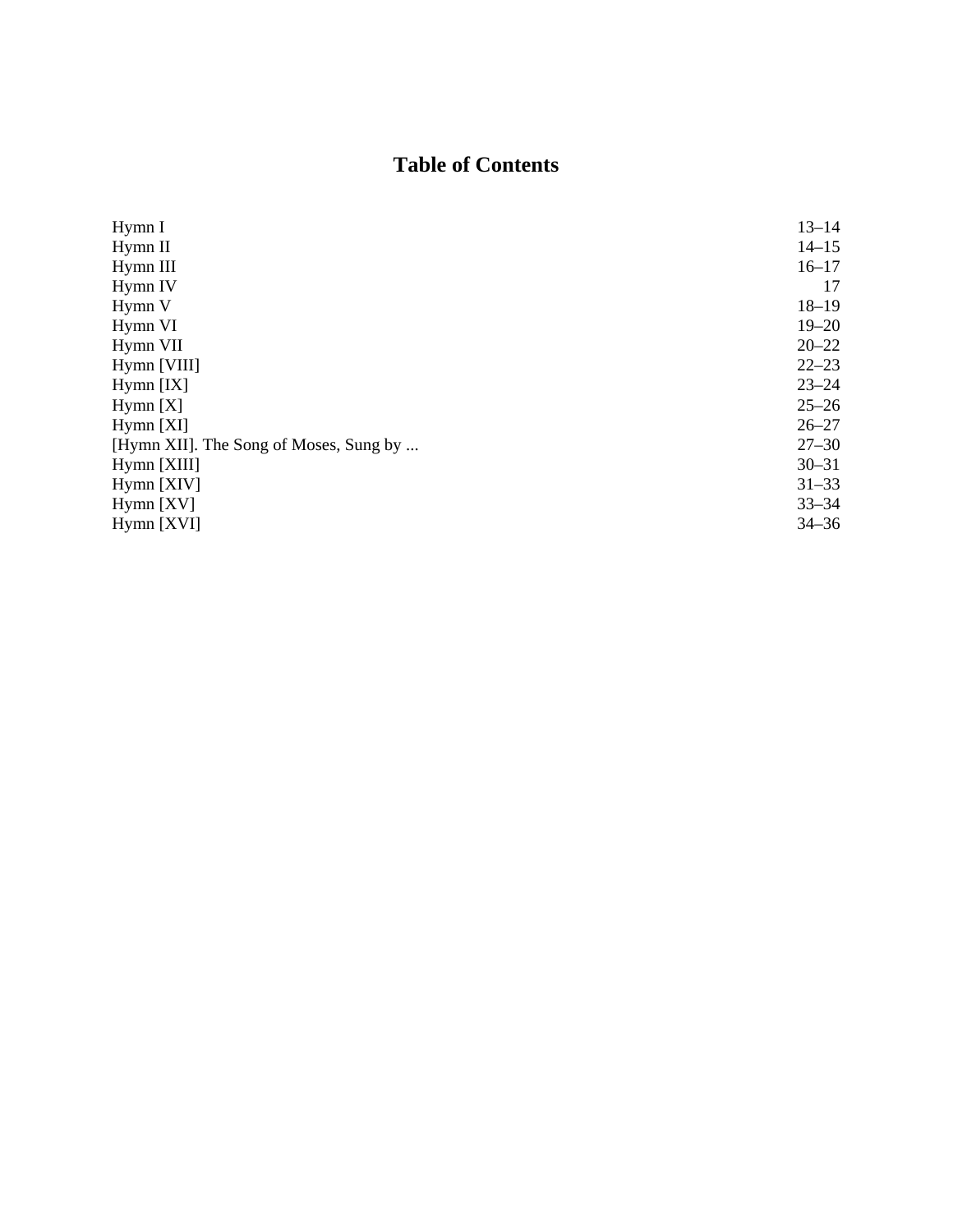[Page] 13

# **HYMNS TO BE USED ON THE THANKSGIVING-DAY, NOV. 29, 1759. AND AFTER IT.**

## **Hymn I.**

- 1 Great God of all-victorious grace, Assist us worthily to praise Thy glorious majesty: Sav'd from the peril of the sword, We fain would magnify the Lord, And make our boast of thee.
- 2 Upheld by thine almighty hand, Conquerors on every side, we stand, And see our foes cast down, Author of all our God we bless, Our whole miraculous success Ascribe to God alone.
- 3 Thy single arm the victories gave,<sup>2</sup> And shew'd, thou art not bound to save By many or by few: Number and strength of hosts is vain; Weakness itself, if thou ordain, Shall earth and hell subdue.
- 4 Worship, and power to God belongs! Saviour, let our triumphal songs

<sup>2</sup>Ori., "give"; a misprint.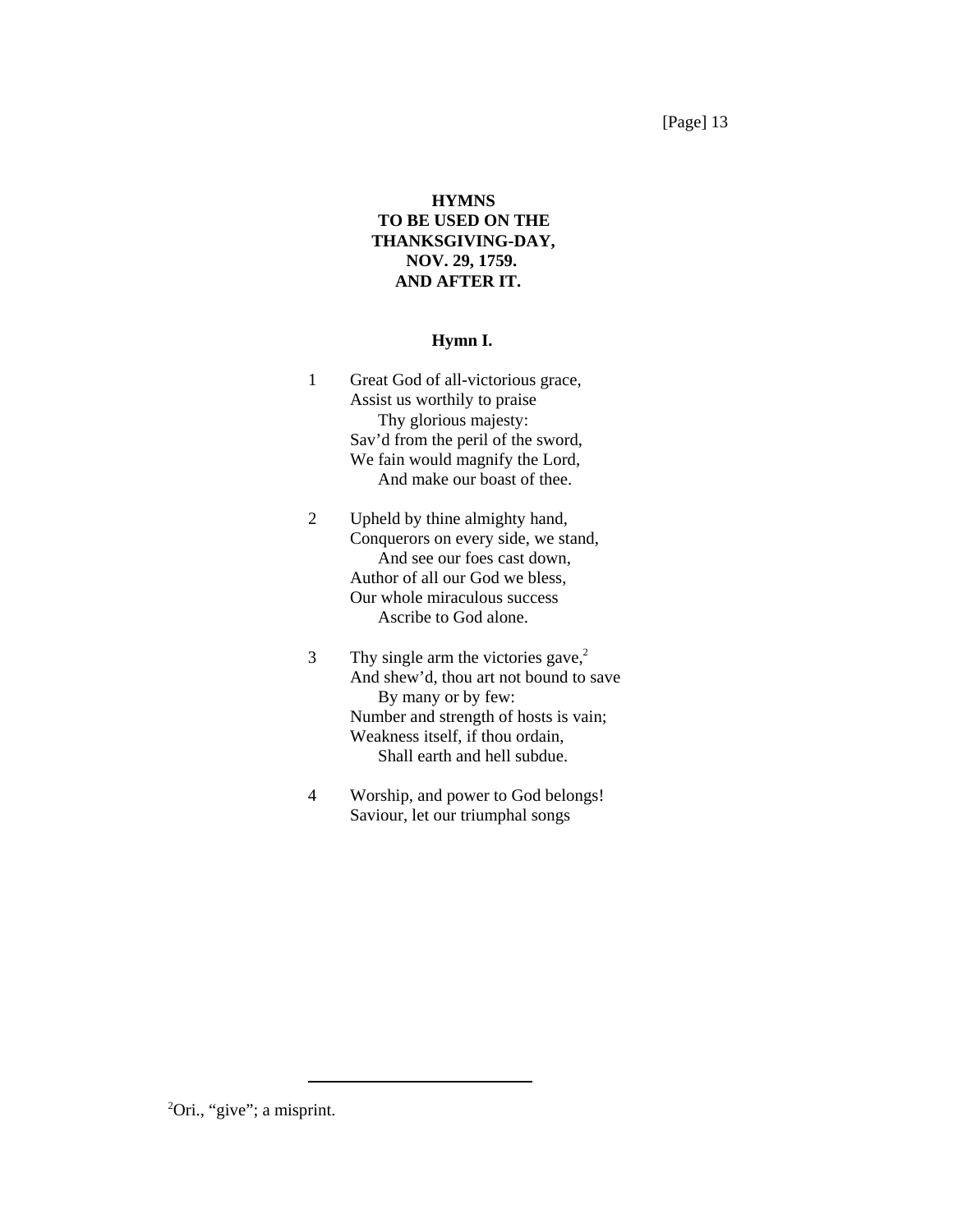Thine only praise record: Some in their fleets and armies trust, But we of God will make our boast, And glory in the Lord.

- 5 Wide as our conquering arms extend, Throughout the earth the news we send, The joyous news proclaim, Tell it to all the nations round SALVATION on our side is found, And Jesus is his name!
- 6 Jesus hath sav'd our souls from death! Let all who by thy mercy breathe, Thy mercy taste and see! Claim, Lord, and take the purchas'd race, And let the world, redeem'd by grace Rejoice to God in thee.

## **Hymn II.**

- 1 But ah! What means this frantick noise! Do these, good God, to thee rejoice, Whose ecchoing shouts we hear! A beastly Bacchanalian crowd! Whose oaths prophane, and curses loud Torment the sober ear!
- 2 With foul and riotous excess, With surfeiting and drunkenness They *magnify* thy name, With vauntings proud, and impious jest, (The horrors of Belshazzar's feast) They glory in their shame.
- 3 The rich to thy dread courts repair, And offering up their formal prayer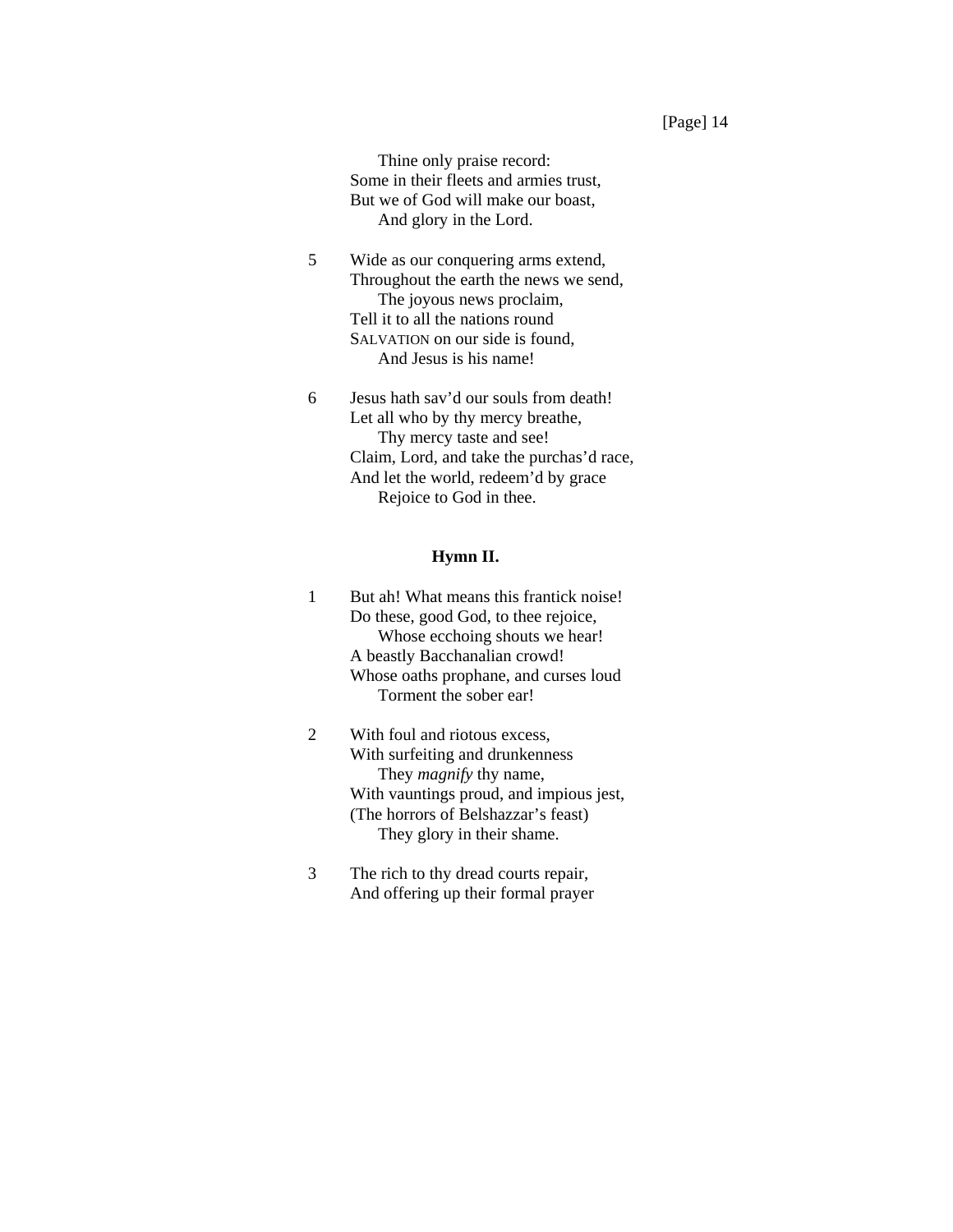As incense to the skies, With SPORTS they close the *hallow'd* day, Their promis'd vows to Satan pay, An hellish sacrifice!

- 4 But do ye thus the Lord requite, (While Britain's host goes forth to fight,) Or thus his help engage! Ah! Foolish souls, who still declare Your hatred against God, and war With your defender wage!
- 5 Ye rob Britannia of her shield, Jehovah, by *your thanks* compel'd To join the vanquish'd side: Ye force him to exalt the foe, To lay our lofty nation low, And scourge us for our pride.
- 6 Yet, O most patient God, forbear The wretches who thy anger dare, And court th' invader's sword; Rather regard the faithfull seed, Who to the *opening seal* give heed, And tremble at thy word.
- 7 *We* do not dream the danger *past*! The first may soon become the last, Unless thine hand we see Extended o're the nations now, And humbly to thy judgments bow, And ask our lives from thee.
- 8 Our lives are in our Maker's hand; And 'till thy mind we understand, Thine utmost counsel prove, O let us in the Spirit groan, Father, thy will on earth be done, As in the courts above!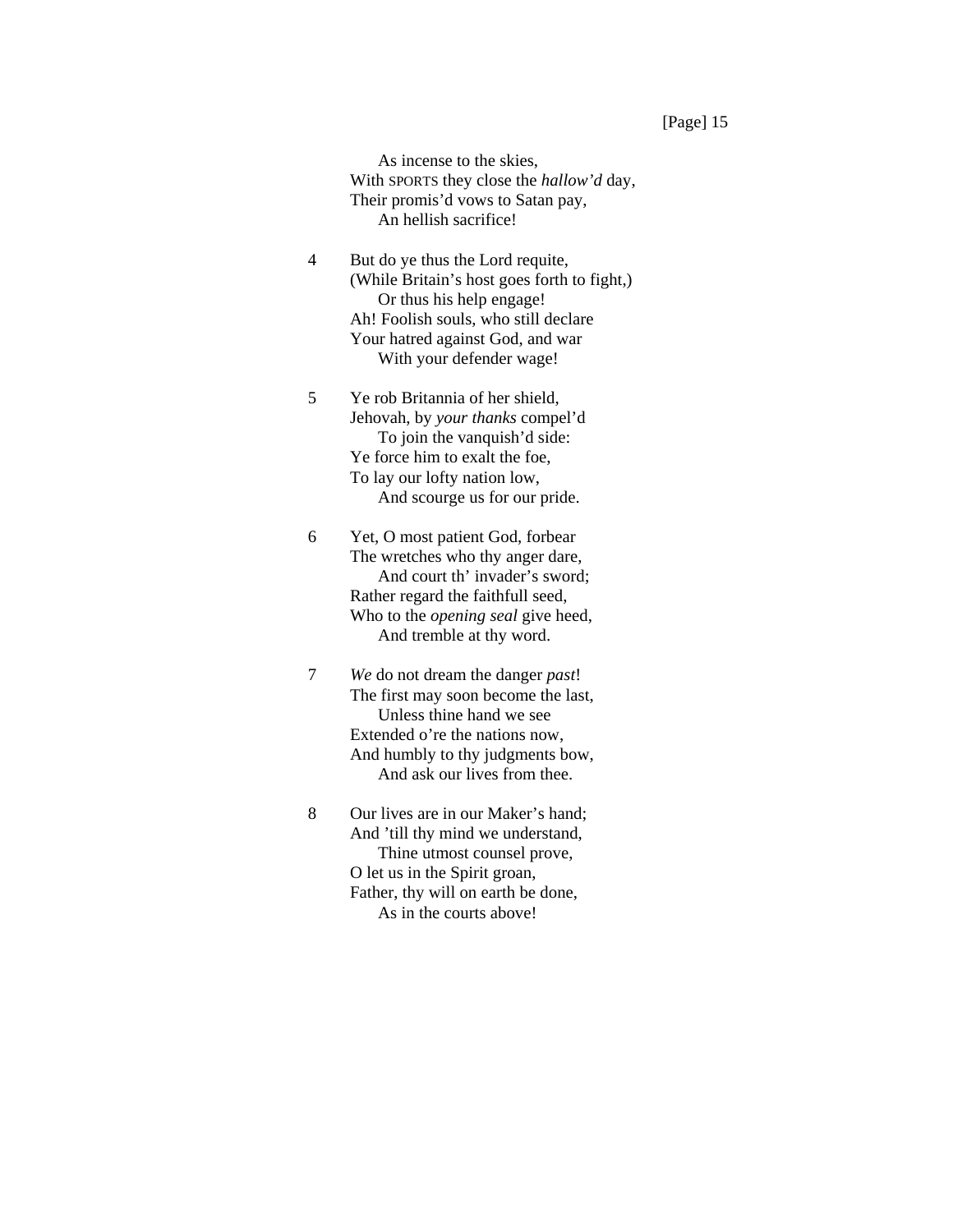#### **Hymn III.**

- 1 With sober joy, and conscious fear, Father, we in thy sight appear, Thy mercies and our sins confess, And tremble, while we sing thy praise.
- 2 Repentance to our thanks we join, The ministers of wrath divine, The weapons in thy vengeful hand, The scourges of a sinful land.
- 3 Thou justly hast chastiz'd thy foes, But spar'd the authors of their woes, Indulg'd *us* with a kind reprieve, And strangely suffer'd us to live.
- 4 Not for our nation's righteousness Hast thou vouchsaf'd our arms to bless, For we have most rebellious been, For we have added sin to sin:
- 5 Have done thy Spirit worse despite, Sinners against superior light, A favour'd, but unthankful race, Who trample on thy choicest grace.
- 6 Yet now before thy gracious throne Our deep ingratitude we own, Poor guilty worms, who blush to prove The riches of thy patient love.
- 7 We offer up our weak desires Of giving what thy love requires, Of following after righteousness, Of living to our Saviour's praise.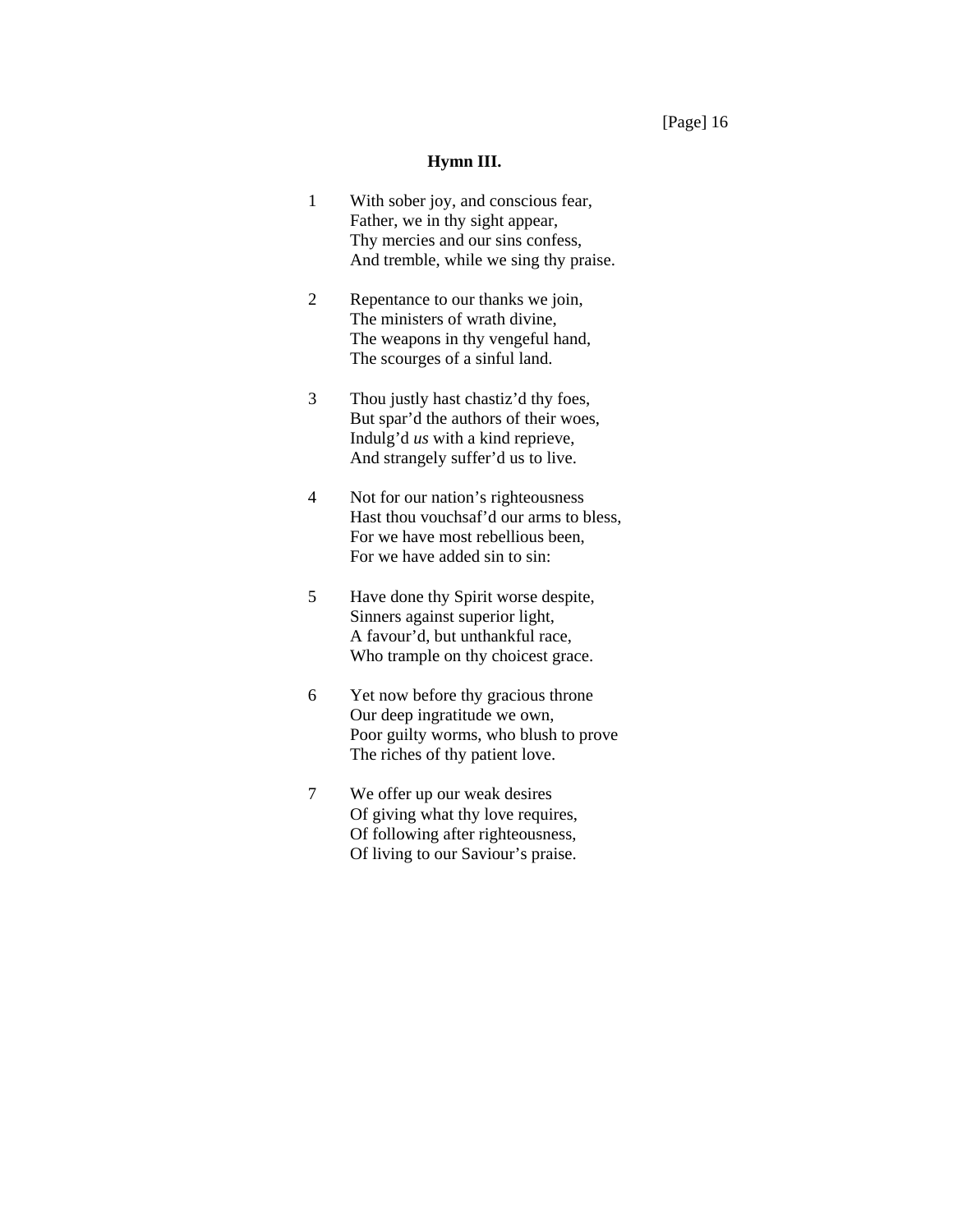8 But while we render thee thine own, Thy power be in our weakness shewn, Jesus to each thy love impart, And bless us with a grateful heart.

#### **Hymn IV.**

- 1 Sing to the Lord by whom we live, From whom our blessings spring, Who doth to us salvation give, And vict'ry to our king.
- 2 Thee, Conqueror of our foes we greet, Thee, Lord of hosts proclaim, And cast our laurels at thy feet, And tremble at thy name.
- 3 With lowly reverential joy Thy mercy we embrace, This solemn interval employ In ceaseless prayer and praise.
- 4 Whate'er these threatning wars portend, Whate'er thy will decrees, Our souls that on thy love depend Are kept in perfect peace.
- 5 Our loving confidence is sure, Our Guardian-Rock stands fast, Under its shade we dwell secure, 'Till every storm is past.
- 6 Who rest beneath th' Almighty's wings, May cast their cares away: Whate'er event tomorrow brings, We live for God to-day.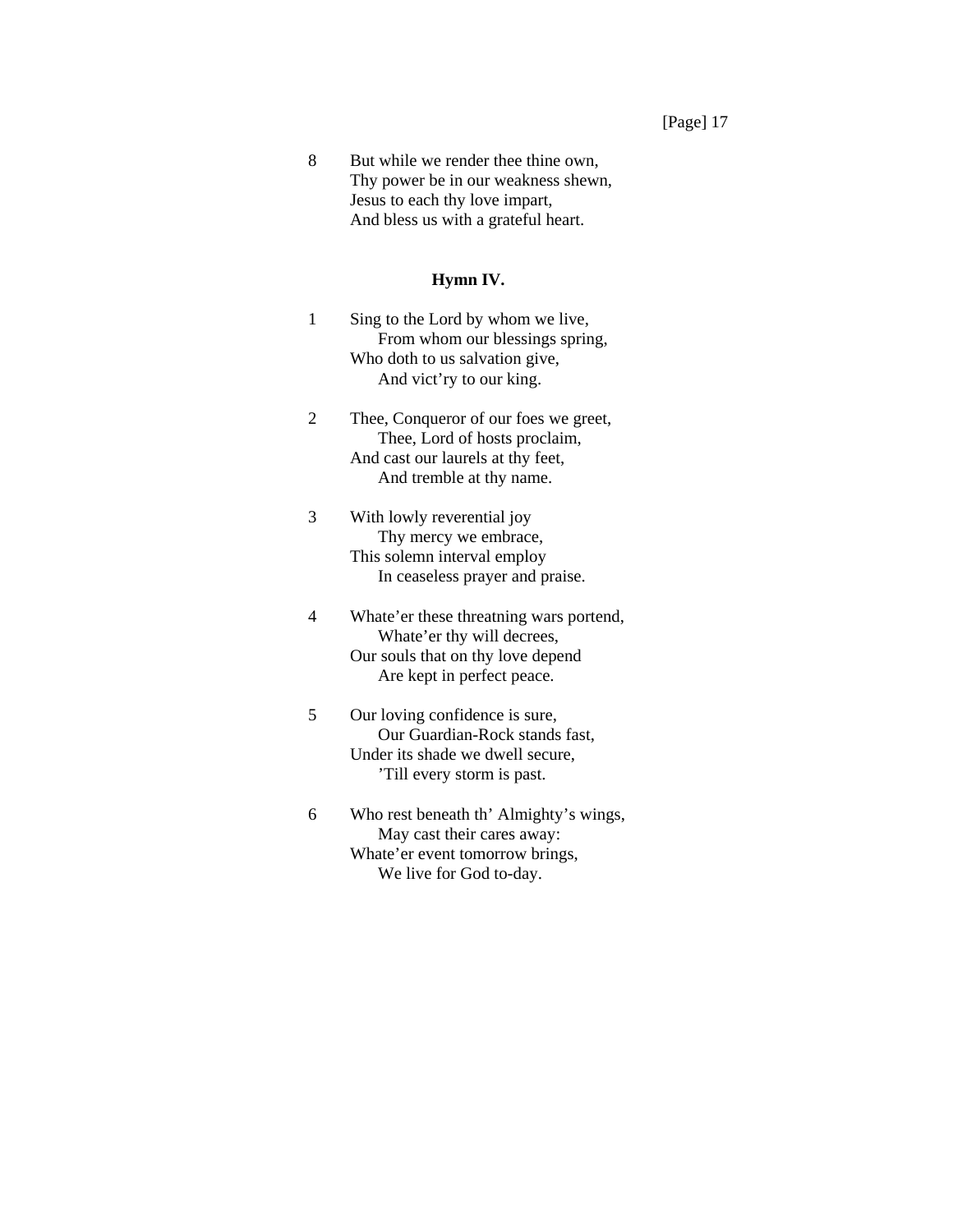[Page] 18

## **Hymn V.**<sup>3</sup>

- 1 Father of compassions, hear us, Us who flee Unto thee, While the scourge draws near us:
- 2 While inflam'd with vengeful ire Babel's host Threats our coast, Arm'd with sword and fire.
- 3 Can we 'scape the desolation, If the brand In their hand Be thine indignation?
- 4 If we have fill'd up our measure, And our God Sends the rod Of his just displeasure!
- 5 Who can tell if late repentance May find grace, Skreen our race From the dreadful sentence?
- 6 Wilt thou, Lord, be yet intreated By thy foes, Save ev'n those For destruction fitted?
- 7 Still in fearful expectation Guilty we Wait to see Thy determination.

<sup>&</sup>lt;sup>3</sup>A manuscript copy of this hymn (with only one variant, noted here) is present in the Methodist Archives Research Centre, The John Rylands University Library: DDWes 4/54.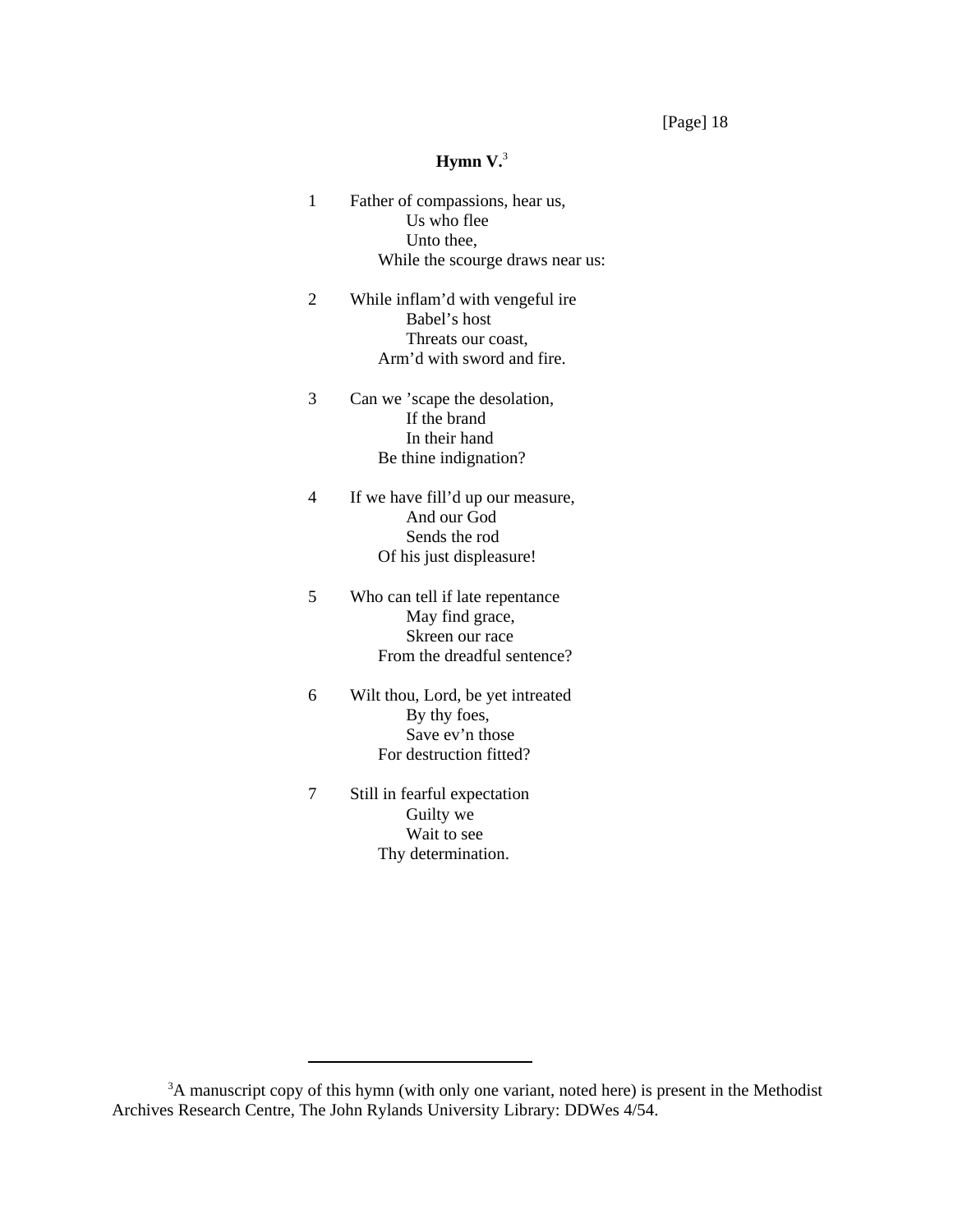- 8 Father, hear the remnant's prayer, More than ten Righteous men Urging thee to spare.
- 9 Spare the death-devoted city; Let us prove All thy love, All thy patient pity.
- 10 Mercy is thy heavenly<sup>4</sup> nature, Make it known In thy Son, Hear our Mediator.
- 11 Hear his all-commanding Spirit Interceed, While *we* plead Jesus' blood and merit.
- 12 Hear—and drop thy controversy— Jesus prays! Wrath, give place, Judgment, yield to mercy!

# **Hymn VI.**<sup>5</sup>

- 1 Most gracious God, what shall we say To stop a senseless people's doom? How can we for the rebels pray, Who court the tardy scourge to come, Thy grace despise, thy truth deny, And all thy threaten'd plagues defy!
- 2 Because thy ling'ring love defers The long-indebted punishment, From time to time the wicked spares, Their heart on evil fully bent

<sup>4</sup> DDWes 4/54 had "only" written here, then crossed out and replaced with "heavenly."

<sup>5</sup> A manuscript version of this hymn appears in MS Miscellaneous Hymns, 159–60.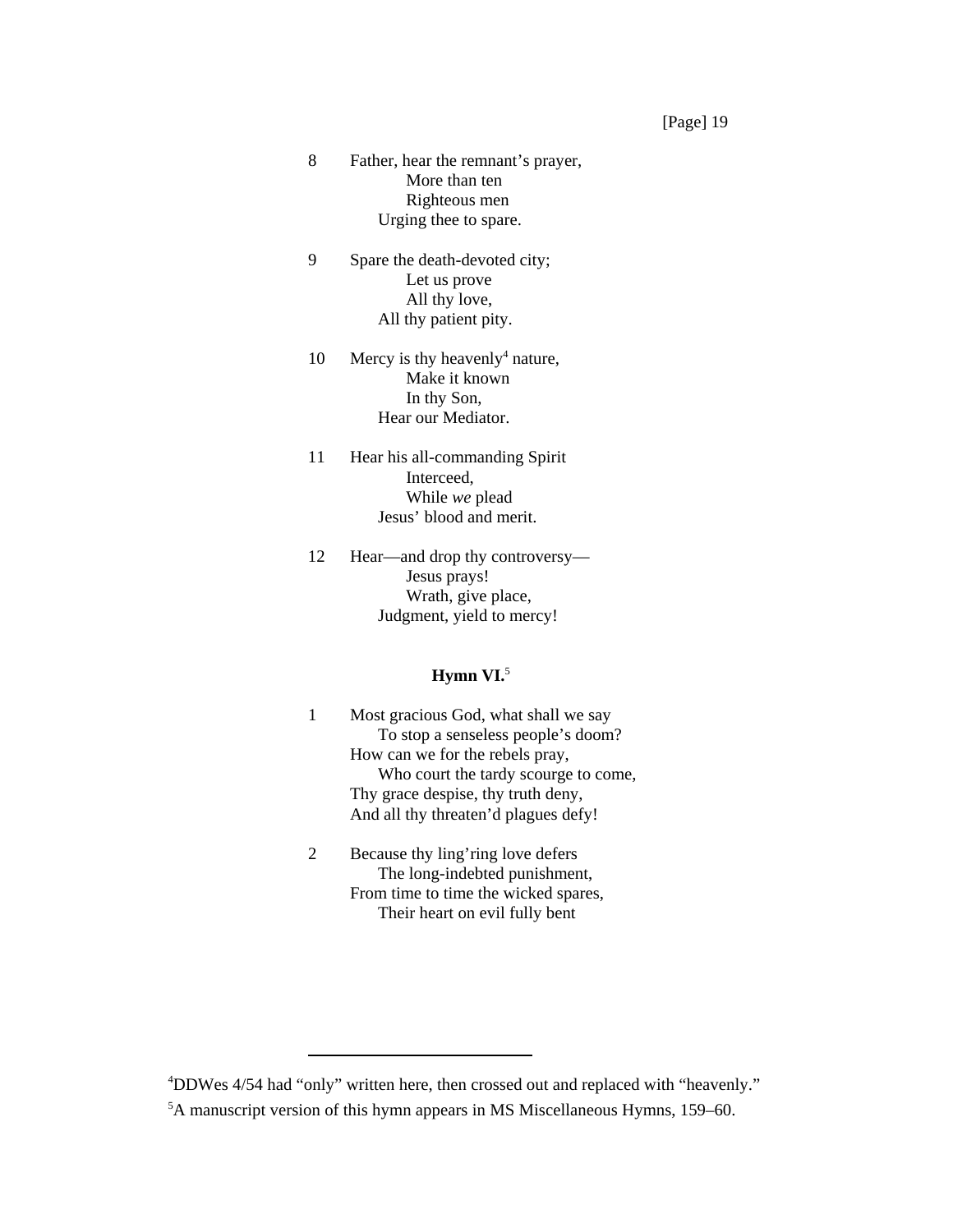Disdains the punishment to fear, And mocks at the destruction near.

- 3 Will they believe the spoiler nigh, Or tremble at the slaught'ring sword? Safe in the toils of hell they lie, Deaf to the watchman's warning word, Nor God nor man their hurt intends, And death and Tophet are their friends.
- 4 Or if the danger they confess, The danger on their foes they turn, Those treacherous enemies to peace, Those objects of their hate and scorn, "Let the presumptuous aliens come, And rush upon their instant doom."
- 5 Blind with intoxicating pride (Sad prelude of a nation's fall!) They wholly in themselves confide, Nor on the Lord of armies call, Nor humbly at thy footstool own Salvation is from God alone.

# **Hymn VII.**<sup>6</sup>

- 1 Did they, O God, ascribe to thee Their strange escapes in dangers past? Alas for them, alas for me So soon forgetful of *the last*! Snatch'd from the anti-christian power The gulph wide opening to devour.
- 2 Appall'd we saw th' invader's sword March unoppos'd thro' half the land! Jehovah then pronounc'd the word, And lo! At thy supreme command

<sup>6</sup> A manuscript version of this hymn appears in MS Miscellaneous Hymns, 160–62.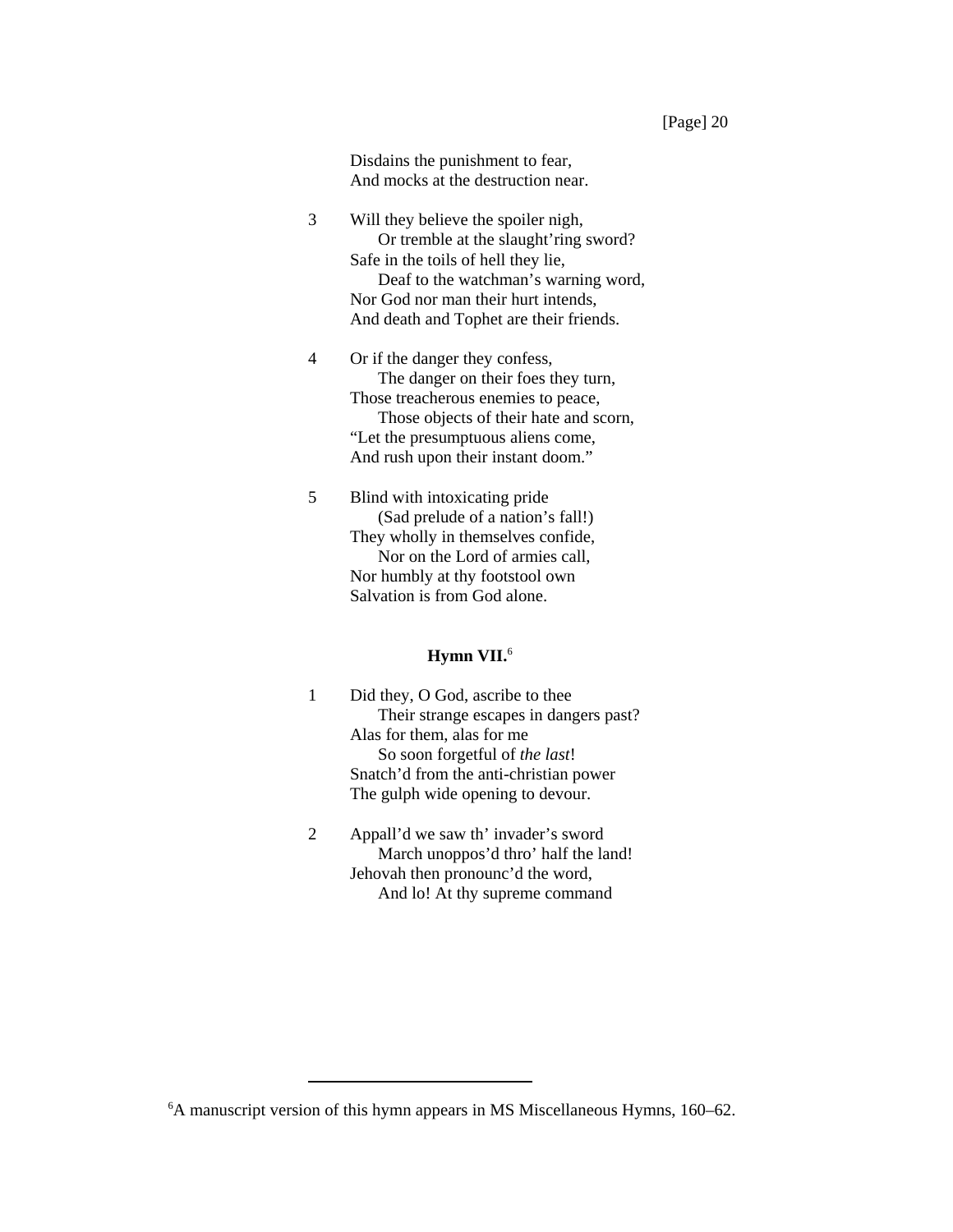The blasted savages of Rome Recoil'd—and sunk into the tomb.

- 3 But have we by their ruin rose To a new life of righteousness, Or lull'd in more profound repose Abus'd, and forfeited our peace? Our peace is gone, our safety fled, And our dead souls are doubly dead.
- 4 Call'd back by an ungrateful race The man on the red horse returns; And while thy wrath a moment stays, The nation sports, the remnant mourns! Ah! Who of all thy saints can tell Shall grace or justice turn the scale!
- 5 Dare we again for respite cry, Or deprecate th' impending blow? If now thou layst thy thunder by, And sav'st us from our fiercest foe, Will Britain's sons their Saviour see, And give the praise entire to thee?

6 We fear, the sav'd unthankful throng Will more and more obdurate prove, Thy providential mercy wrong, And trample on thy richest love, And when thou turn'st the sword aside, Thy judgments and thy grace deride!

7 But, for thou hast not yet forbid The good for the prophane to pray, Hear thy own people interceed, The rough east-wind of judgment stay, 'Till general penitence remove, Or melt thine anger into love.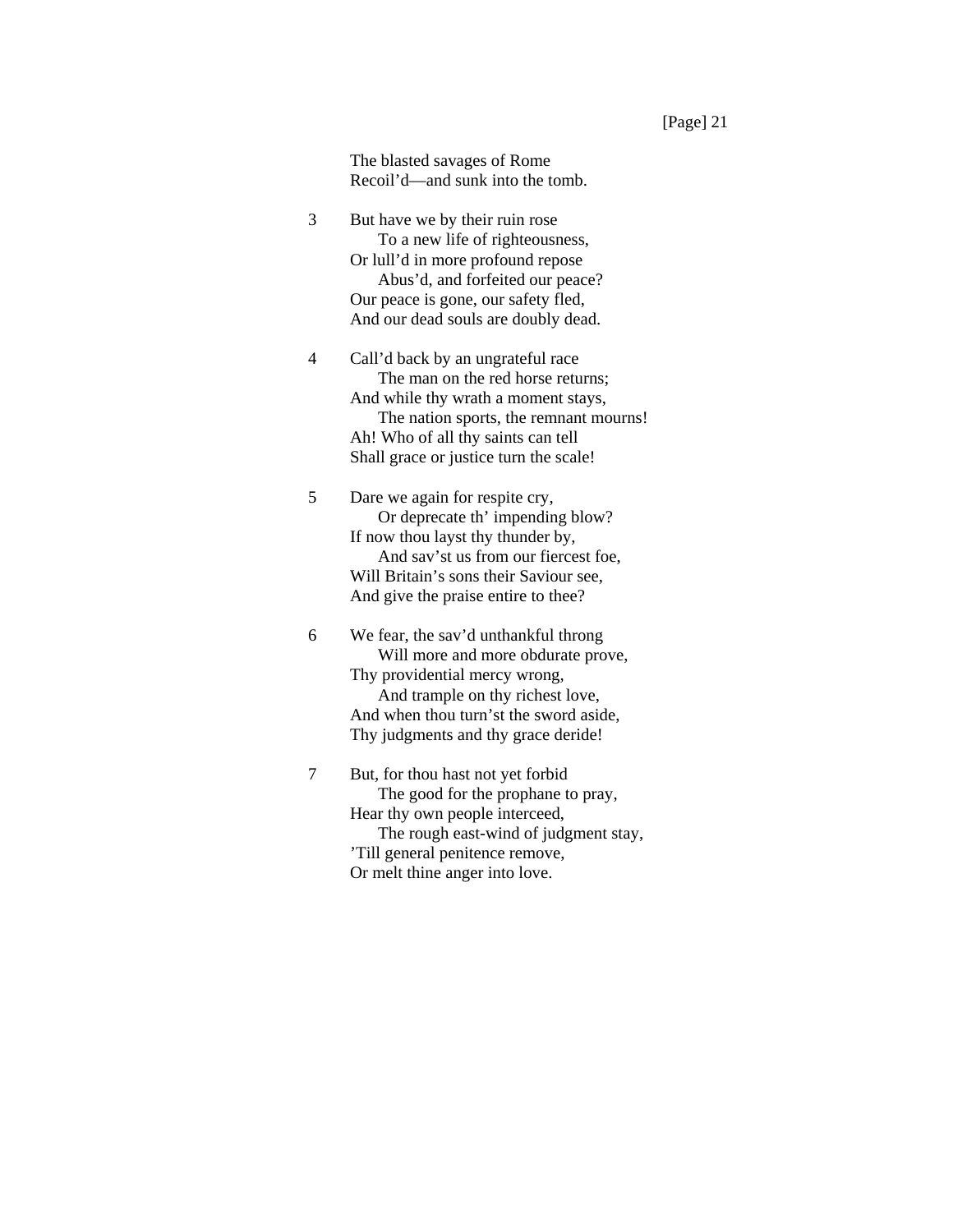8 Thy mercies all our thoughts transcend, The worst thou canst in Christ forgive: O let our sins and troubles end, O let our ransom'd nation live! Hear the loud cry of Jesus' blood, And save us thro' the death of God!

# **Hymn [VIII].**<sup>7</sup>

1 Great guardian of thy church below, Stretch out thine arm on Britain's side, The sons of Babel to o'erthrow, Who deep as hell their counsels hide: Conceal'd from us with closest art They cannot hide them, Lord, from thee, Whose flaming eyes look thro' the heart, And hell without a covering see.

2 Thou knowst, and canst to us make known Whatev'r our craftiest foes devise; It shall be to thy servant shewn, The least that on thy word relies: Things in the royal chamber said, (Like Syria's plots in days of old) By ways invisible convey'd, Shall to thy meanest saint be told.

3 For this premonish'd from above We now the opening seal attend, And trust thine all-disposing love, That judgment shall in mercy end: The bounded might of baffled man The glory of thy power shall raise, Advance thy all-redeeming plan, And spread the victory of thy grace.

<sup>&</sup>lt;sup>7</sup>Ori., "VII"; the remaining hymns are also renumbered accordingly. A manuscript copy of this hymn, with several variants, is present in the Methodist Archives Research Centre, The John Rylands University Library: DDWes 4/54 (see Assorted Loose-leaf Manuscript Hymns).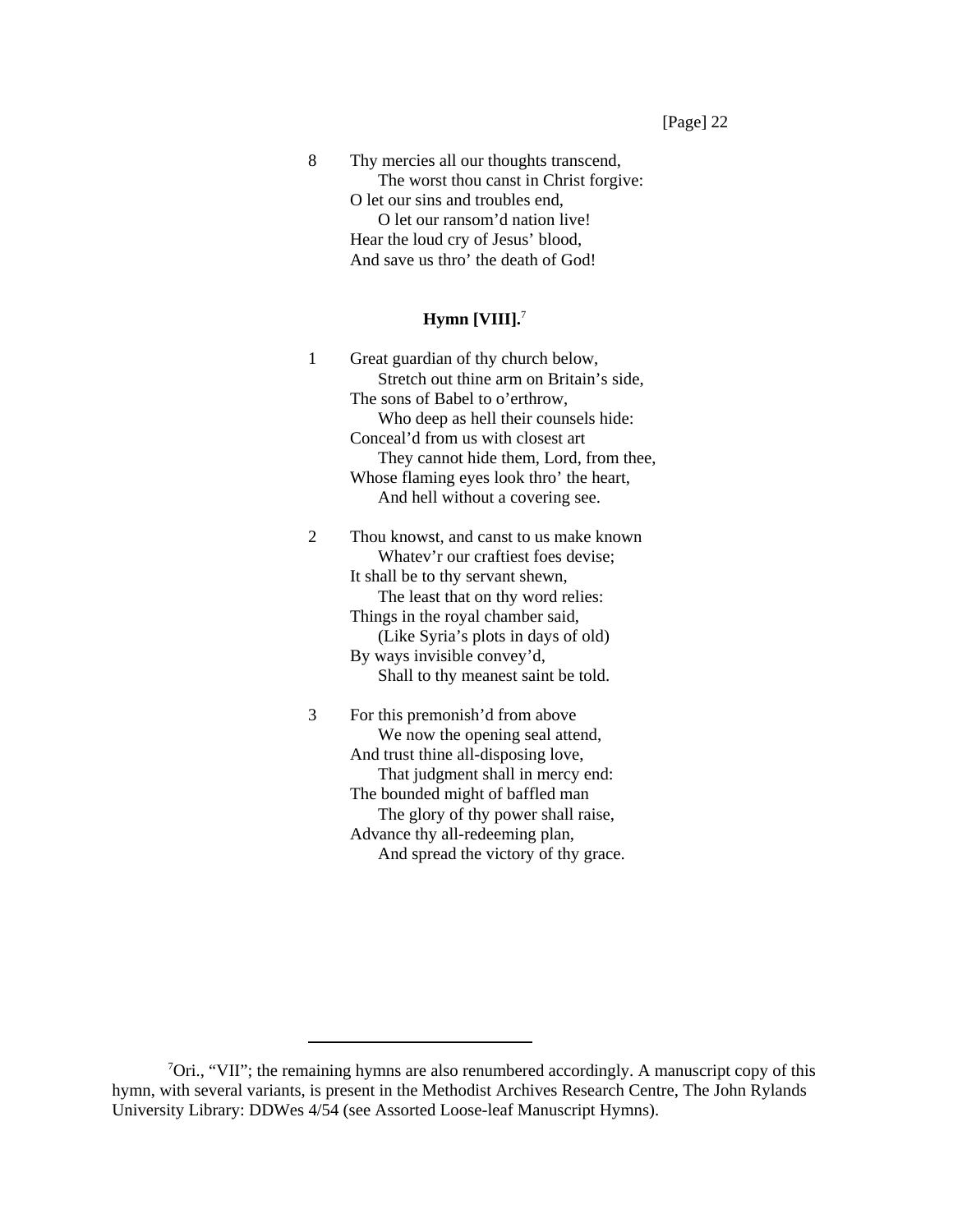4 What then have thine elect to dread In general peril and dismay? We calmly to thy word give heed Prophetic of the perfect day: Led by thy word's unerring clue Wheel within wheel involv'd we see. Look all subservient causes thro', And wait the birth of thy decree.

5 Lord, we behold thy mighty hand Stretch'd out o'er all the nations now! The counsel of thy will shall stand, The heathen to thy sceptre bow; Demons and men shall blindly join, And Antichrist erect his throne, To execute thy grand design, And bring thy glorious kingdom down!

#### **Hymn [IX].**

- 1 Promis'd Prince of Peace, appear, Come, and fix thy kingdom here, Whom the longing bride desires, Whom the universe requires.
- 2 Thou hast lifted up thy hand, O'er the sea, and the dry land, Hast the awful signal given; Shake again both earth and heaven.
- 3 Still the drowsy nations shake, 'Till out of their sins they wake, All in one petition join'd, Come desire of human kind!
- 4 Lord of hosts, thine arm reveal, This thy house with glory fill, To the former church unknown, Glory kept for us alone.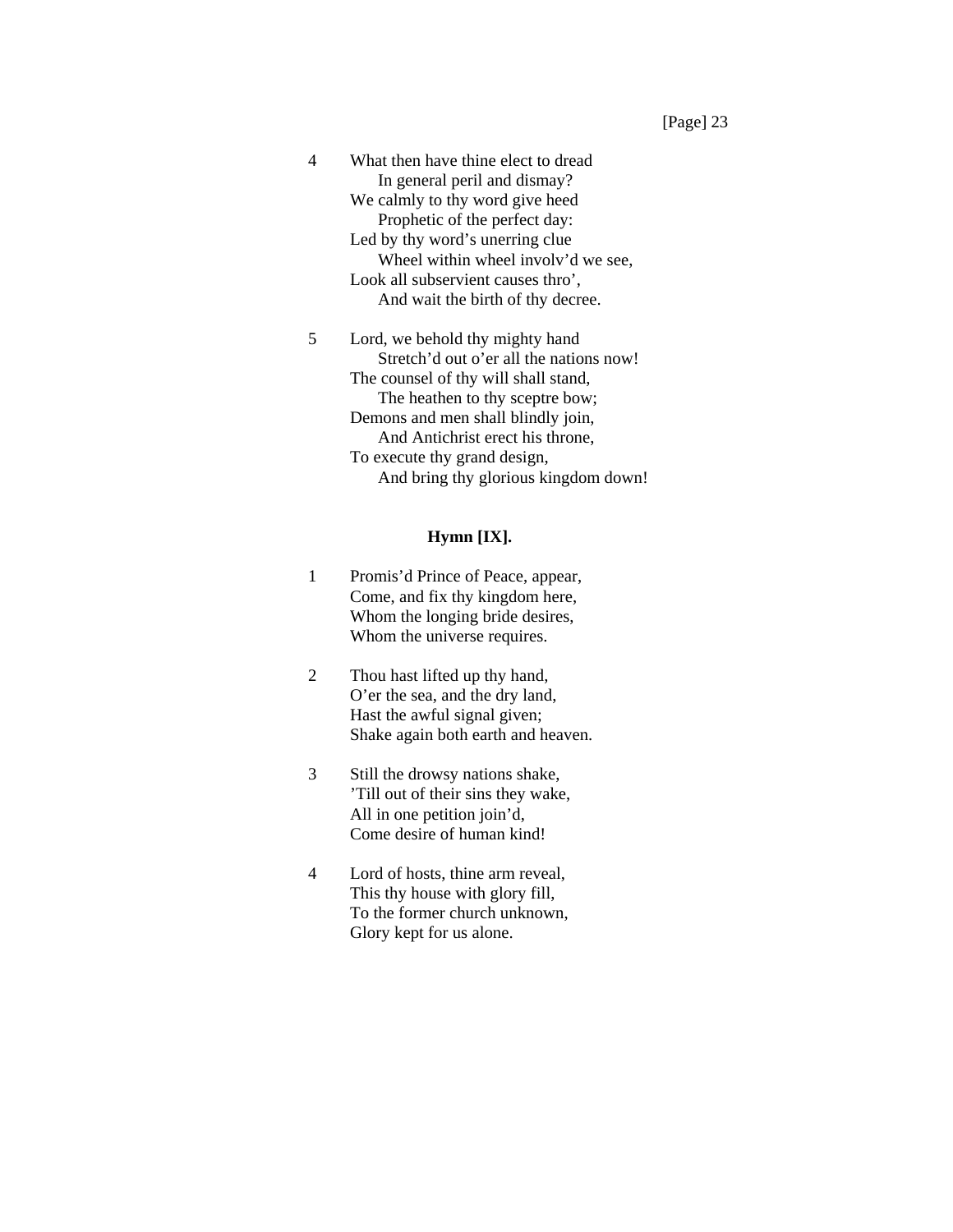- 5 Give the never-failing peace, The transcendant holiness, Let us all the promise prove, Fill our souls with perfect love.
- 6 Now, O Christ, thy right assert, Enter every human heart, Fulness of the Spirit give, King of saints for ever live!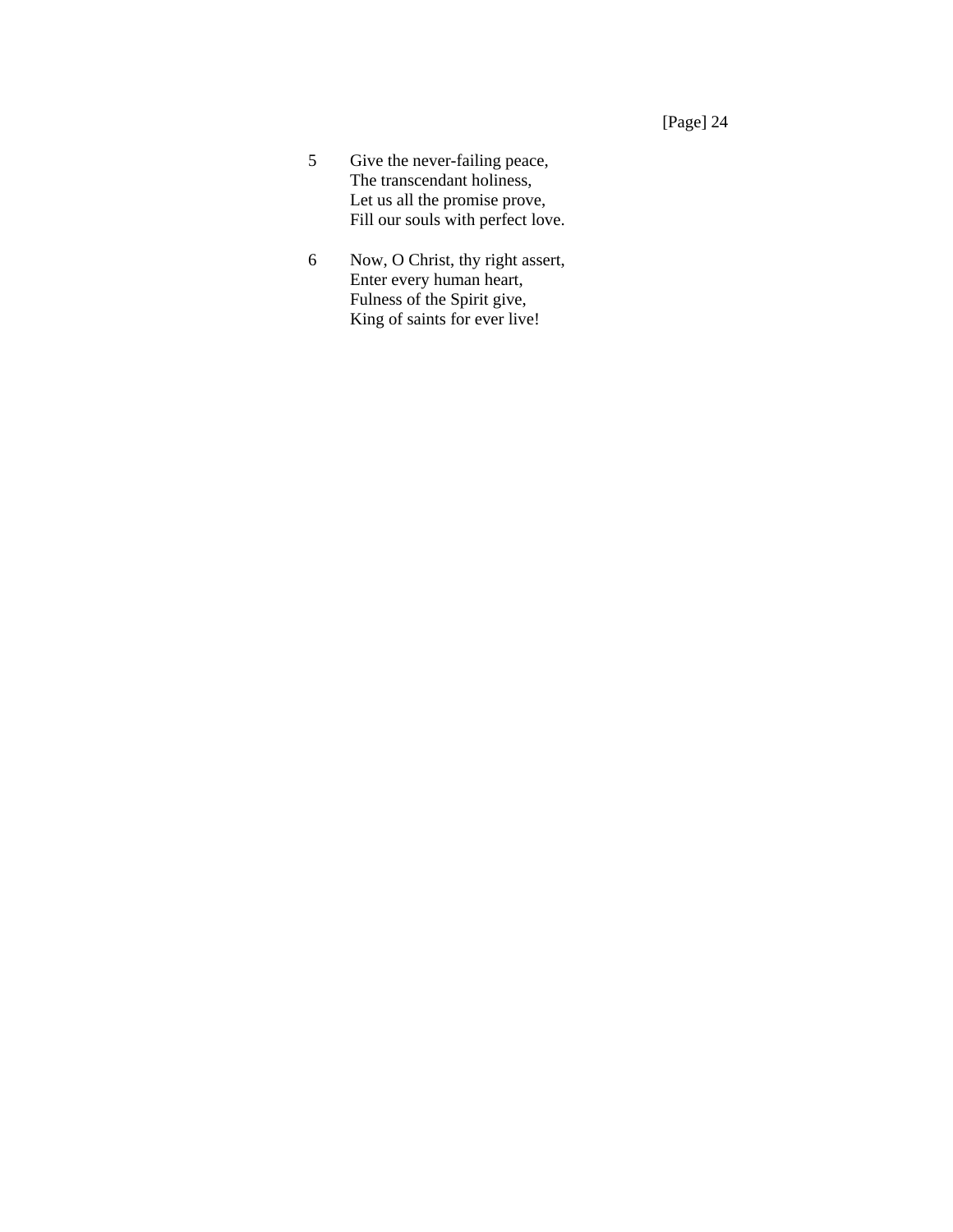[Page] 25

#### **Hymn [X].**

- 1 Be still ye isles, and wait your doom! Jehovah from his place is come; He whets his glittering sword; His hand doth hold of judgment take: Let all the guilty nations quake Before our angry Lord.
- 2 He calls his own to see him rise, To mark the vengeance of the skies Dispread thro' earth abroad; Countries laid waste, and conquer'd powers, Cities o'erturn'd, and falling towers, And fields and seas of blood.
- 3 Where shall this dreadful havock end? What doth the righteous God intend? Beneath his hand we bow, And trembling in the balance cry Will justice pass our nation by, Or must he visit now?
- 4 Cover'd and blind is every seer; Nor doth the purpos'd thing appear To one of Abraham's race: We hear the thunder of thy power; But who shall all thy mind explore, But who shall see thy face?
- 5 Darkness and clouds surround thy throne, And wrap the hidden God unknown In awful majesty: Unless thou dost the secret tell, Nor man, nor angel can reveal, Or fathom thy decree.
- 6 Yet if thou hast not fix'd our doom, Before the swift destruction come,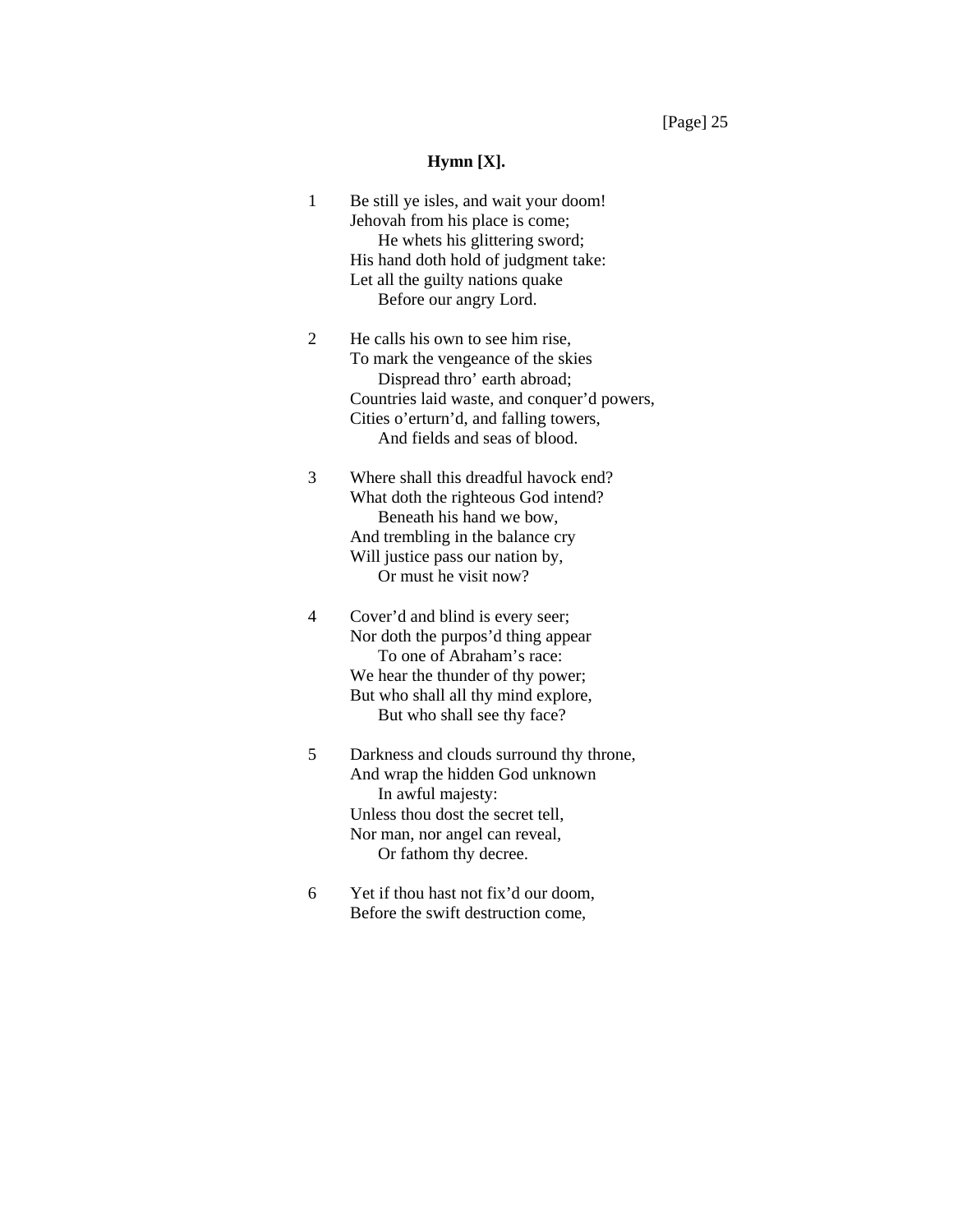And sweep thy foes away, That mercy may incline the scale, And wrestling faith at last prevail, Vouchsafe us power to pray.

- 7 Stir up the praying seed to stand Protectors of a guilty land, And arm'd in its defence With Jesus' name, and mind and blood, Which stays the outstretch'd arm of God, And binds omnipotence.
- 8 The spirit that in Moses pray'd, O might it flow from Christ our head, And in the members cry "Father, we all thy will receive; But let us to thy glory live, Or to thy glory die!"

## **Hymn [XI].**

- 1 See Lord a nation at thy feet! Do with us now as seems thee meet, Preserve alive, or slay: Whate'er we may tomorrow feel, Spar'd hitherto, thy grace we tell, We sing thy love to day.
- 2 Thy love hath our protection been; Thy love, and not the sea between, Forbad our foes to pass: Our watry walls had nought avail'd, Our wooden walls themselves had fail'd, Without our WALL OF BRASS.
- 3 The leopard fierce, who watches o'er Our cities, on the adverse shore Thy secret will detains: Howe'er impatient to get free, Till suffered by a beck from thee, He cannot burst his chains.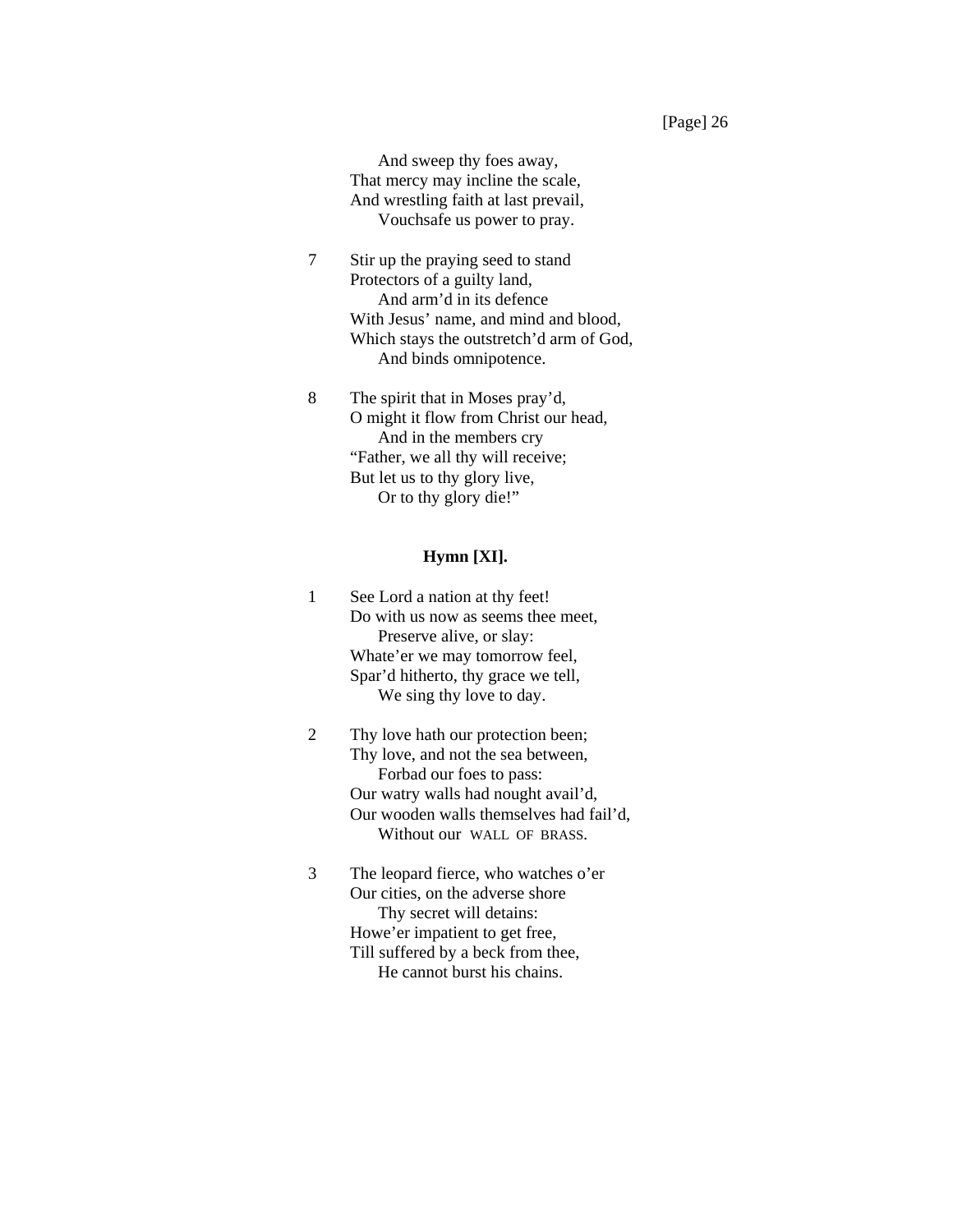- 4 But if, to scourge our nation's sin, The foe should as a flood come in, Or a devouring flame, We'll praise our God, repriev'd so long, Sing in the fires a gospel-song, And shout Immanuel's name.
- 5 That Spirit of faith and power divine Shall then lift up the Christian sign Against our enemy; And, O! Might all the aliens prove The virtue of thy dying love, And yield themselves to thee!.
- 6 Saviour, desire of all mankind, Come, and the antient dragon bind, Command these wars to cease; Let every soul thy kingdom prove, In holy joy, and perfect love, And everlasting peace.

# **[Hymn XII]. The Song of Moses,8 Sung by Great Britain and Ireland, for the Victory Given Them over the French Fleet, Nov. the 20th, 1759.**

- 1 Sing to the Lord, for he alone Gave us the victory! He hath our threatning foes o'erthrown, And cast into the sea. Worship and strength to him belong, And praise is all his due: The Lord is our triumphal song, And our salvation too.
- 2 To him we will our trophies raise, And chaunt his matchless powers: Our fathers's God, exalt his praise, Our fathers' God is ours!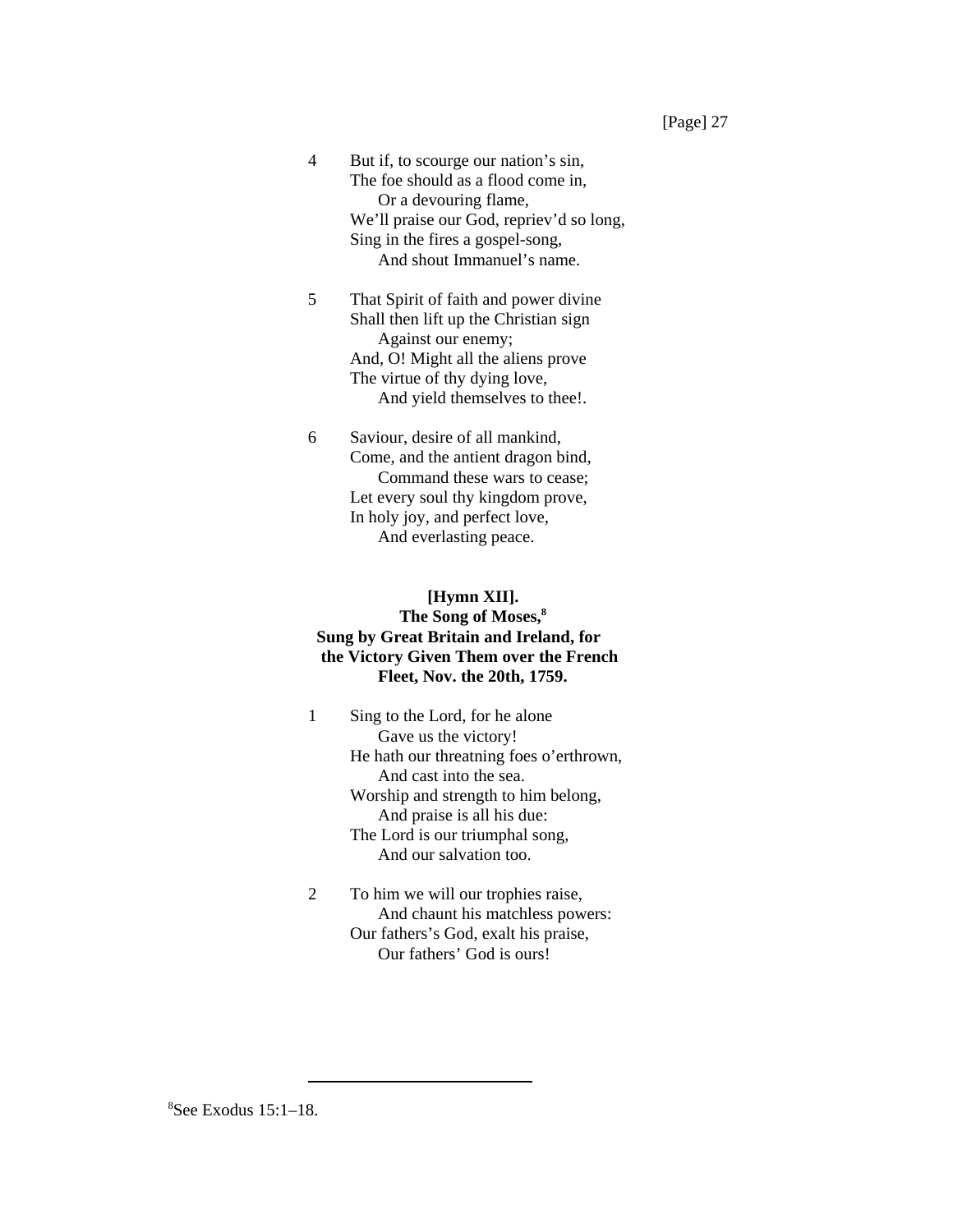Prepare his place with humble zeal, Who takes his people's part; The Lord eternally shall dwell In every faithful heart.

3 The Lord, he is a man of war, In every age the same; Let Britain sav'd with shouts declare The great Jehovah's name: Jehovah on our foes did frown Amidst their furious boast, And cast their chosen captains down, And drowned half their host.

4 Into the depths they sunk as lead, Who thee and thine oppos'd, They sunk at once; and o'er their head The mighty waters clos'd! Thine own right-hand with power supreme, With glorious dreadful power, In pieces dash'd their ships and them, And bad the gulph devour.

5 In vain the fierce invader swore, "I will lay waste their isle, Pursue them on their native shore, And seize, and part the spoil; Will on the hereticks abhor'd My lust of vengeance cloy, And draw my *consecrated* sword, And young and old destroy."

6 For great in majesty divine, Thy wrathful Spirit blew, Blasted their arrogant design, And all their host o'erthrew: Into the depths they sunk as lead Who thee and thine oppos'd, They sunk at once; and o'er their head The mighty waters clos'd.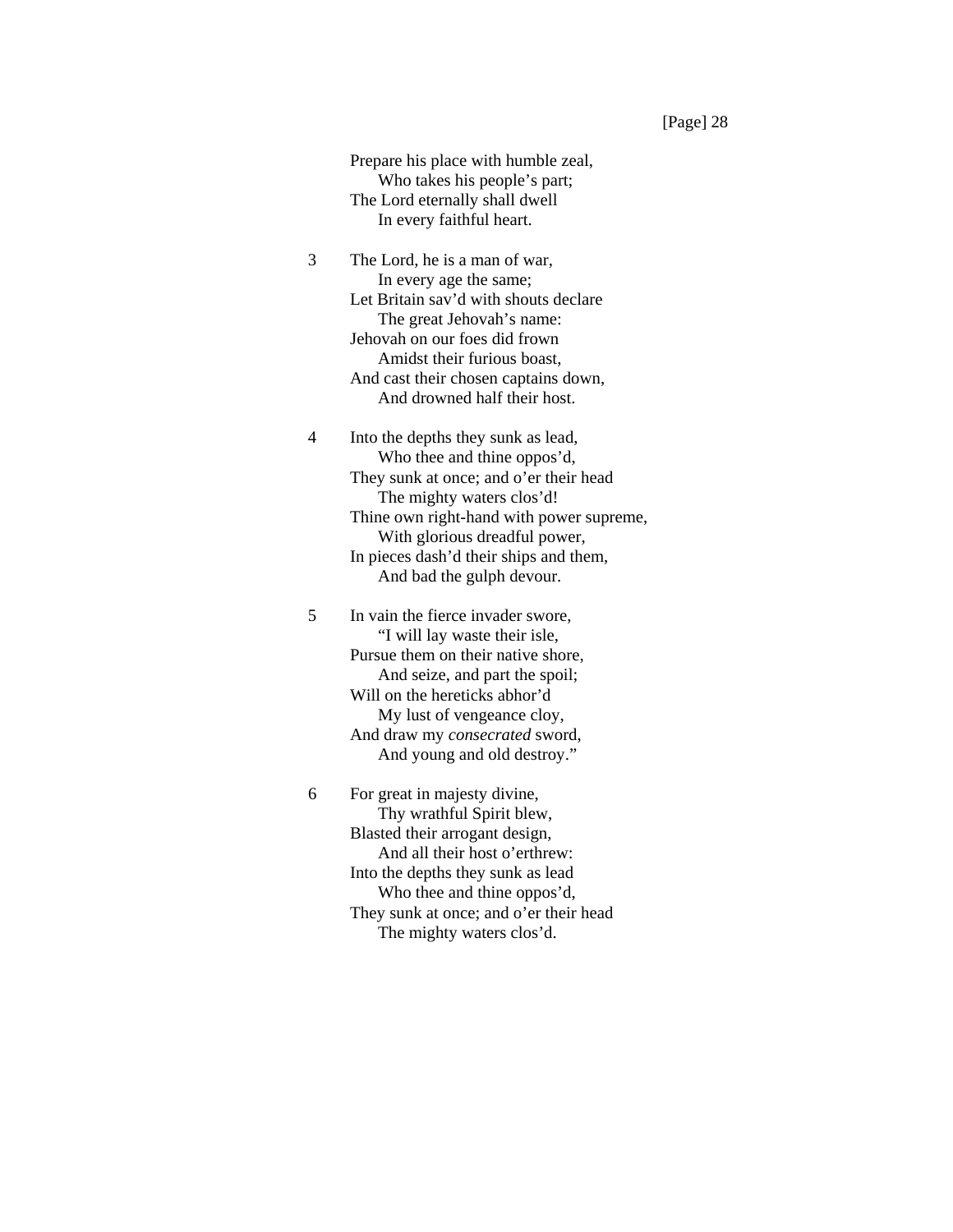7 Which of the saints by Rome ador'd With superstitious prayer, Or who among *their* gods, O Lord, Can unto thee compare? Not all the gods of wood and stone, To whom their worship's given, Nor her they rank above her Son, The Virgin Queen of heaven. 8 Thou art our only God and King,

Glorious in holiness, Thy wonder-working power we sing, And tremble while we praise: Thou stretched'st forth thy strong right-hand, And the abyss below Did horribly its jaws expand, And swallow'd up the foe.

9 But thou hast sav'd the chosen seed, The children of thy grace; And Israel's STRENGTH shall Israel lead Into the holy place; Compleat the saving work begun By thine almighty hand, And bring thy favourite people on Into the promis'd land.

10 Struck from above with sacred fear, The hostile nations round Shall of our great deliverance hear, And sicken at the sound; Canaan's inhabitants shall quake, The antichristian powers, And Babylon the great shall shake Throughout her threat'ned towers.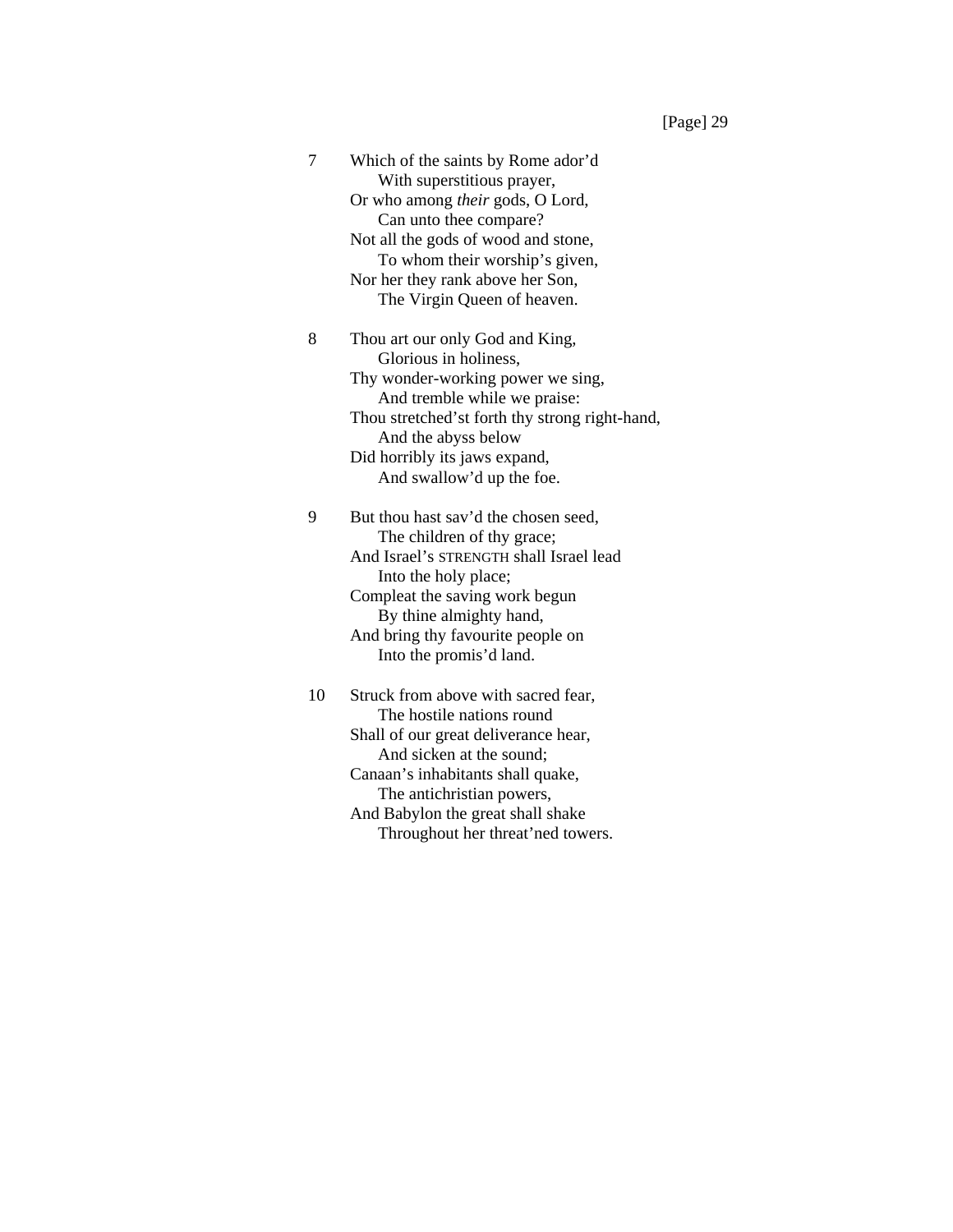11 Presaging that her time is come, Her retribution day, The chiefs of persecuting Rome Shall faint, and melt away: Horror the mighty men shall seize, Who sought thy church's harm, While all in silent awe confess The greatness of thine arm.

12 Not one, till Israel is past o'er, Thy people shall molest, Till, led by thee, we reach the shore, And gain the land of rest; The land we surely shall possess, And never thence remove, Fixt on the mount of holiness, The mount of perfect love.

13 Then wilt thou in the saints reside, And make their hearts thy throne, And shew the world thy spotless bride, And claim *them* for thine own; Then the believing world shall sing "The Lord his right obtains, Jesus is universal King, And God forever reigns."

### **Hymn [XIII]**.

- 1 Britons, arise with one accord, And learn to glory in the Lord! The Lord from whom salvation came, Doth justly all your praises claim: With humble heart and thankful voice Rejoice aright, to God rejoice.
- 2 God over all, thy work we praise, Reviv'd as in the antient days: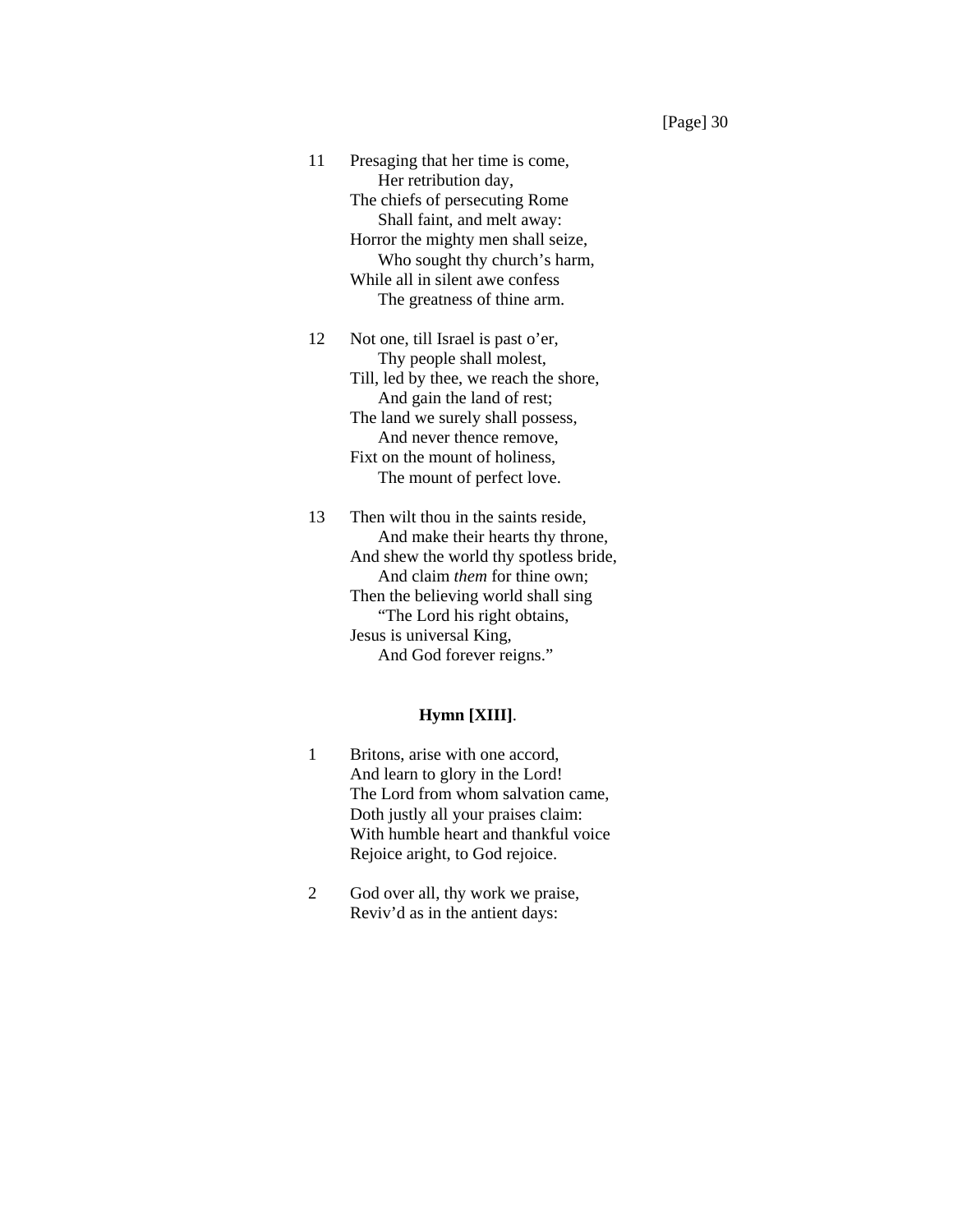Thine arm, by Israel's cry awoke, Its own resistless strength hath took, Dispers'd the low'ring cloud we fear'd, And glorious on our side *appear'd*.

- 3 Rome with a new armada vow'd To quench her thirst of British blood; On vengeance and destruction bent, They proudly told their dire intent, To *keep* with hereticks their word, And waste our isle with fire and sword.
- 4 Where now is the invader's boast, The terror of our naked coast? Thou, Lord, who know'st the proud to quell, Hast shew'd them not *invincible*, Made their infernal counsel void, And all their vaunted strength destroy'd.
- 5 Sing to the Lord! The Lord alone His strange destructive work hath done: Jehovah did the cloud look thro', Jehovah gave the word *Pursue*! He dash'd their vessels on the coast, He swallow'd up their troubled host.
- 6 Thine was the power, the wisdom thine, Which baffled Gaul's and Rome's design: Who ever dealt the destin'd blow, Or launch'd thy thunder on the foe, Thee in the instrument we see, And give the praise entire to thee.

### **Hymn [XIV].**

1 Merciful God, thy love we sing, From whence our public blessings spring: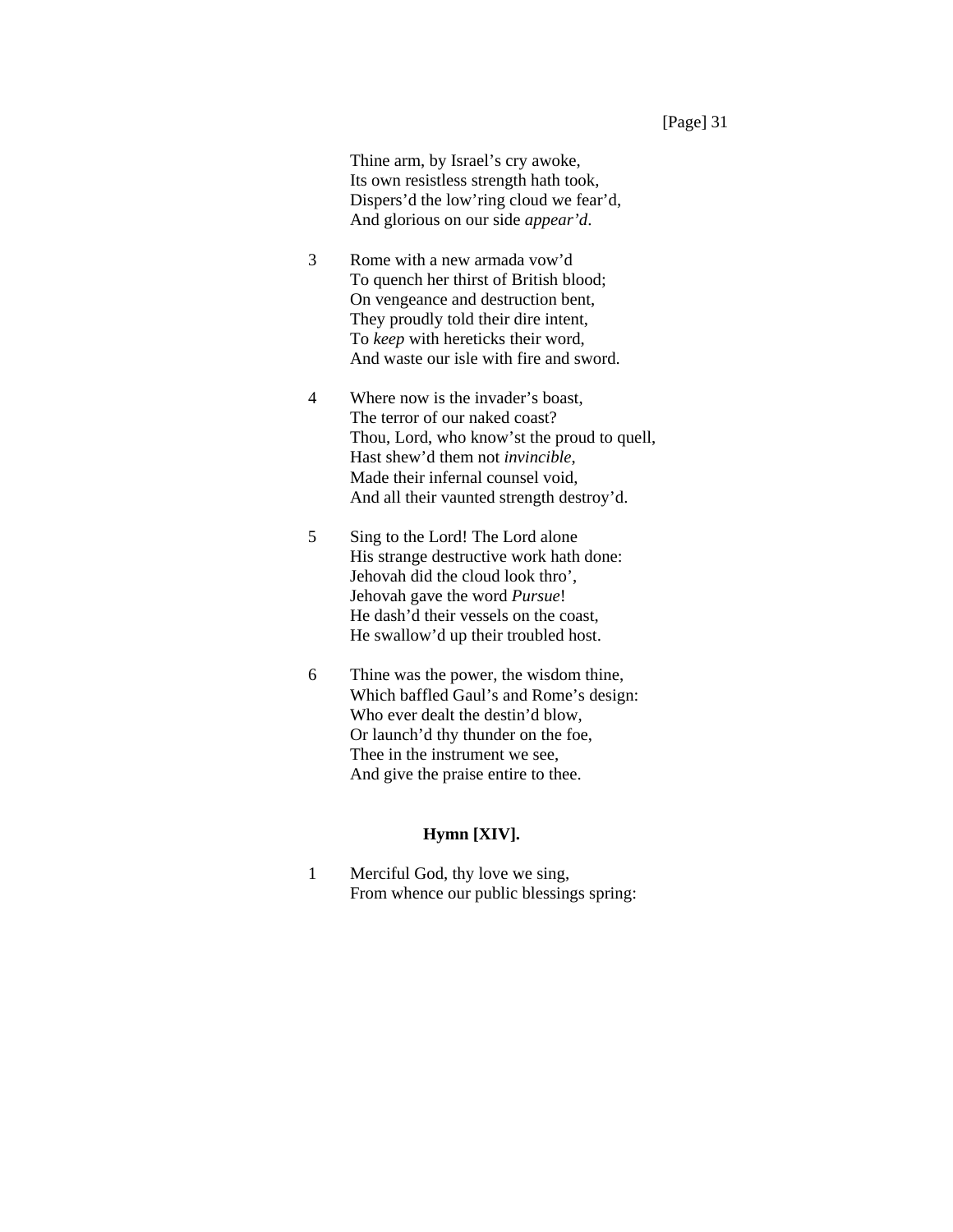Thy love is every Briton's theme, Who drinks the fountain in the stream, And looks inferior causes thro', To keep his gracious God in view.

- 2 Bent to preserve our favour'd race, Thou on our land, in special grace, The steady patriot hast bestow'd, And form'd him for Britannia's good, As born her ruin to retrieve, And bid his gasping country live.
- 3 Boldly he brav'd the stormy deep, And piloted our sinking ship: But still thy secret hand was near, Directing his the helm to steer; And Britain sings, to life restor'd, "Our strength and helper is the Lord."
- 4 Thy Spirit in our councils sat, And turn'd the battle to the gate: It laid their forts and armies low, It tore whole regions from the foe; Thine arm from France the islands rent, Thy thunder shook the continent.
- 5 Sent of the Lord his bolts to deal, And execute his awful will, By haughty sacrilegious boasts, We will not wrong the Lord of hosts, If fools his providence exclude, And heathens say There is no God.
- 6 God over-ruling all we own, Gracious and wise is God alone: Our counsellors he counsel'd right, He taught our mariners to fight;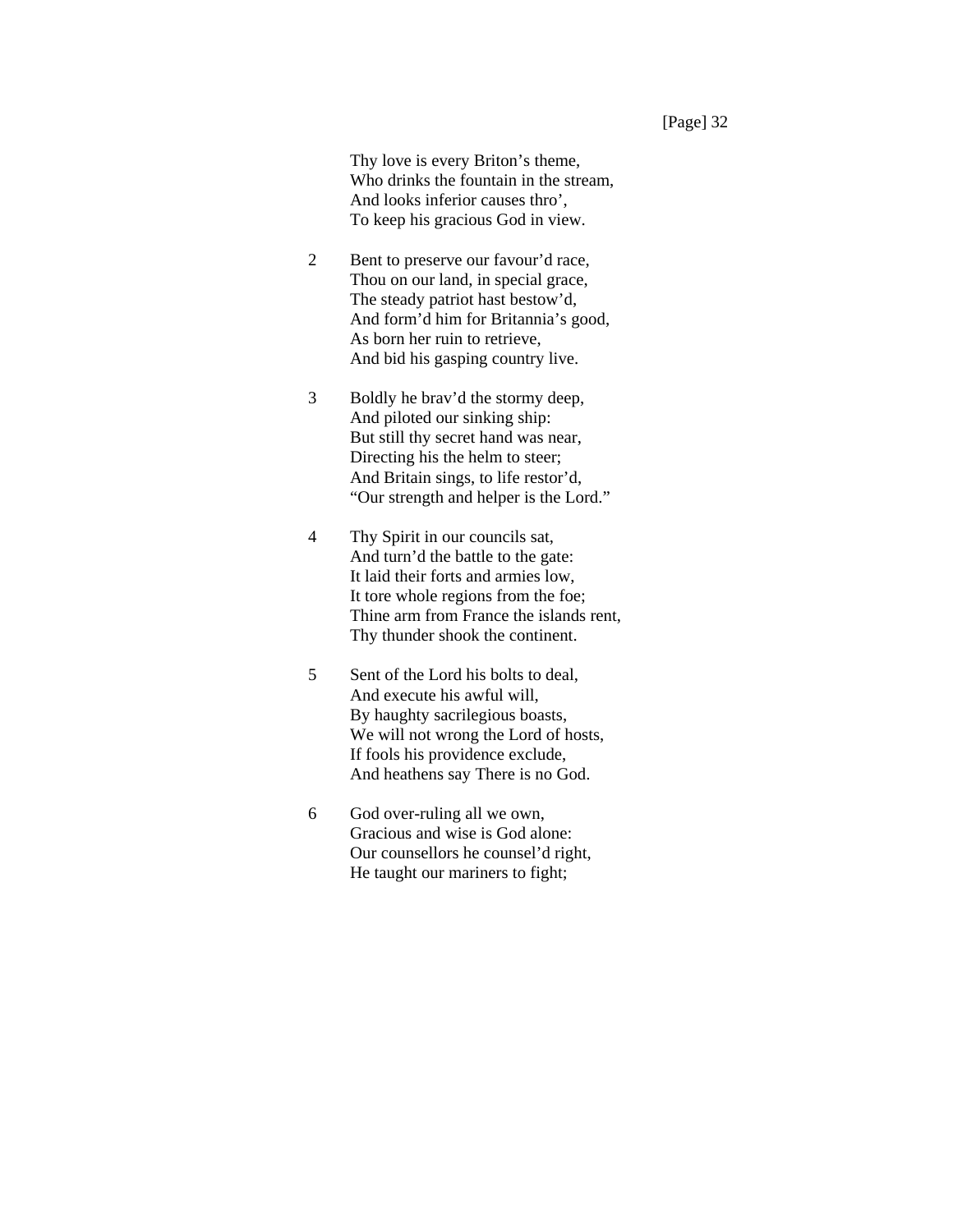His prowess in our troops we prove, His goodness in our king we love.

7 Let every instrument disclaim The honours due to Jesus' name: Him only wise and good confess, Him our Almighty Saviour bless, And praise the Rock that cannot move, The Rock of everlasting LOVE.

## **Hymn [XV].**

1 Unless the Most High For Israel had stood, (Our Israel may cry Triumphantly loud) Our foes on our nation Their fury had pour'd, And wide desolation Our country devour'd.

2 But prais'd be the Lord, Our refuge and hope, A prey to the sword He gave us not up: Their plots he hath blasted, Their armaments foil'd, The ravagers wasted, The pillagers spoil'd.

3 Give glory to God, Who sits on the throne, And scatters the proud, And rescues his own! Our best adoration To him we will give, And all his salvation With rapture receive.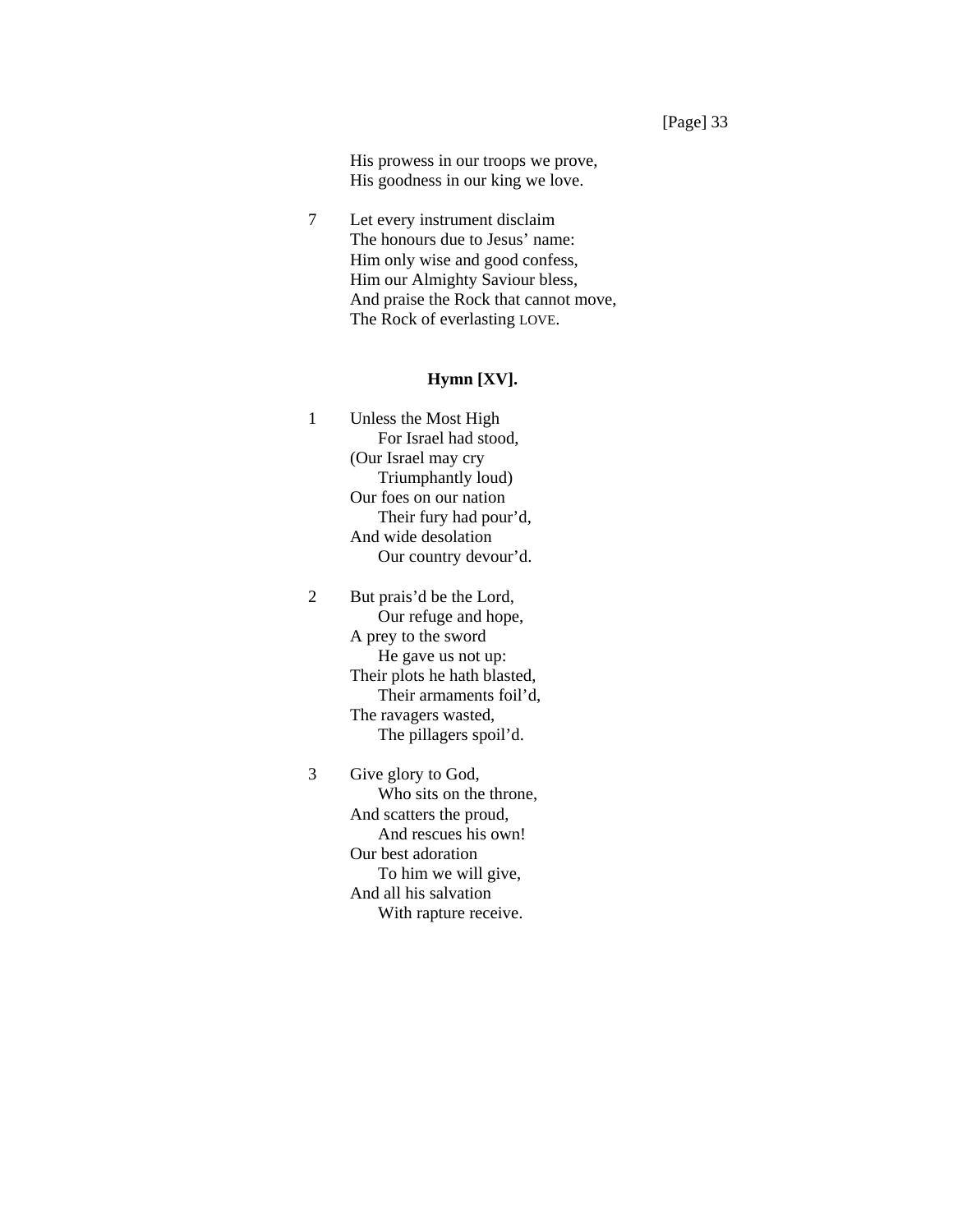4 Our safety on him Alone doth depend; Who now doth redeem Shall save to the end: Almighty Creator, We rest in thy name, We trust in thy nature, Forever the same.

5 Thy name we adore, Thine attributes praise, Truth, wisdom, and power, And justice, and grace! To ransom and bless us, Thou cam'st from above; Thy name it is Jesus, Thy nature is LOVE.

6 This token for good We thankfully take, Our safety bestow'd, For Jesus's sake; Our lives as a favour From God we receive, And trust with our Saviour Forever to live.

### **Hymn [XVI].**

- 1 While Britain's sons their trophies raise, Triumphant, as in full success, And bliss without alloy, Let pity for our bleeding foes, Let love, which no distinction knows, Correct the general joy.
- 2 Our country sav'd from sword and fire, Doth every Briton's thanks require,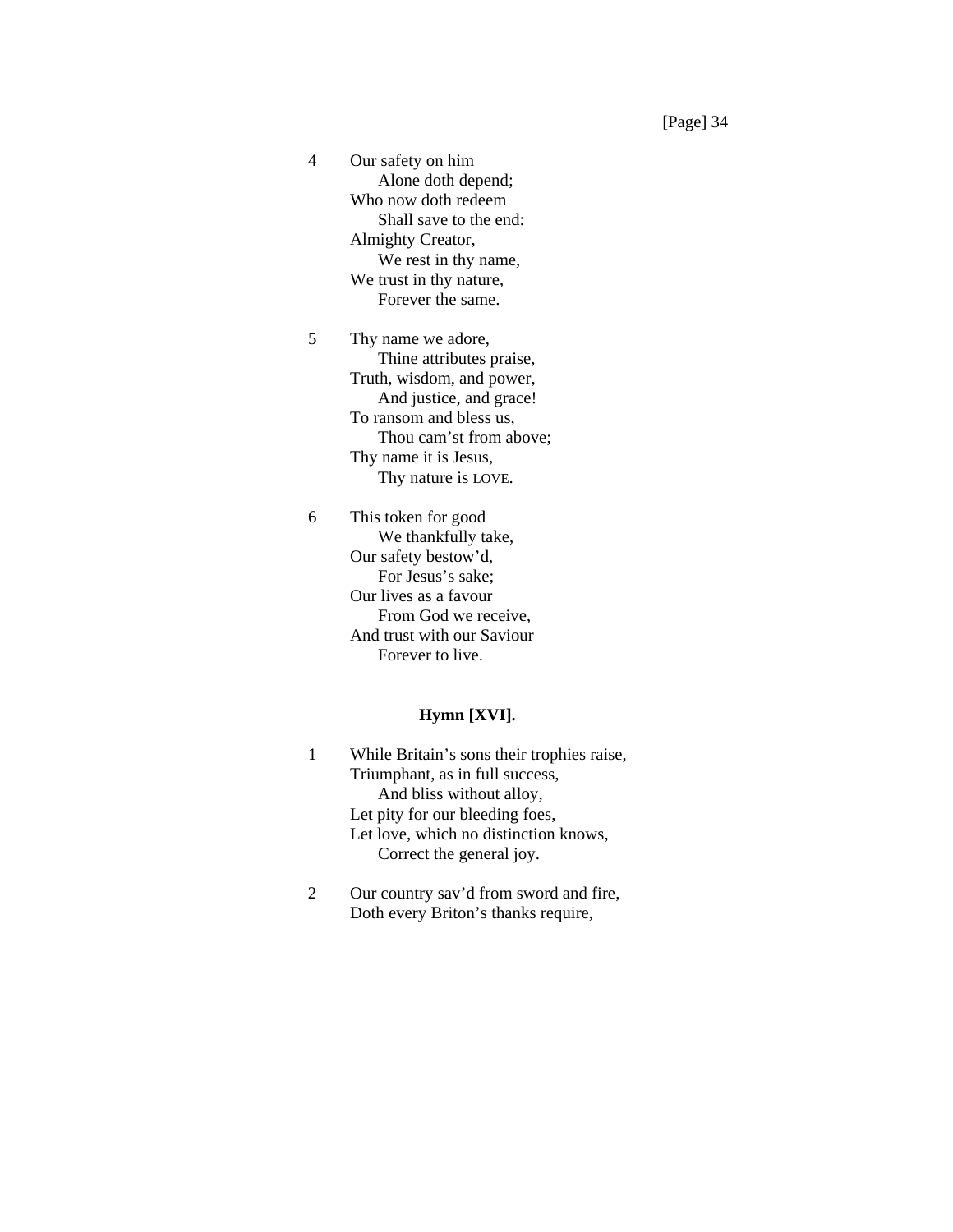And lifts our hearts to God; But can we, Lord, *delight* to see These scenes of human misery, This waste of *Christian* blood?

- 3 We mourn the slaughter'd sons of Gaul, We tremble, while thy judgments fall On our invader's head: Their lives to ransom ours are given, And crouds out of the body driven, Have perish'd in our stead.
- 4 The thousands whom our hands have slain Do we, alas, who still remain, In holiness excel? Our army, is it not, like theirs, A bundle of devoted tares, Our fleet a floating hell?
- 5 We, even we, the scourge demand; But in the gap *a people* stand, Poor, helpless, and unknown, A little flock, a remnant small, Afflicted, and despis'd by all, And lov'd of God alone.
- 6 Thou to the cry of thine elect, Yet once again hast had respect, And would'st not vengeance take: Thy wrath was ready to consume, When mercy respited our doom For the ten righteous' sake.
- 7 But is thine anger turn'd aside, Thy justice *fully* satisfy'd With punishing our foe? Thine arm *appears* extended still! Which of thine enemies shall feel The next destructive blow?